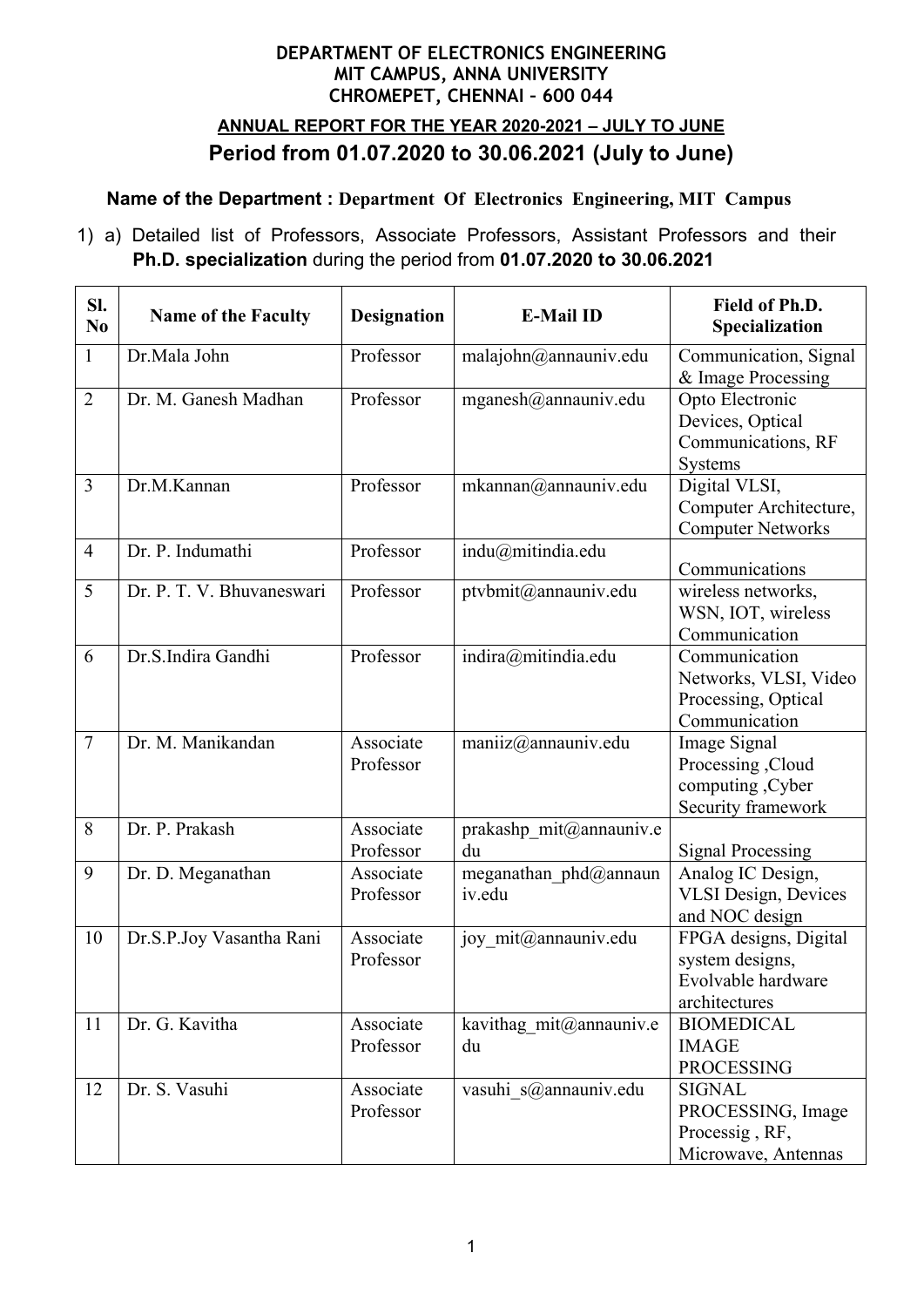| 13 | Dr. T. Subashri         | Assistant | tsubashri@annauniv.edu    | Computer networks,             |
|----|-------------------------|-----------|---------------------------|--------------------------------|
|    |                         | Professor |                           | Network security,              |
|    |                         |           |                           | complexity analysis,           |
|    |                         |           |                           | cryptography                   |
| 14 | Dr.S. Piramasubramanian | Assistant | spirama@annauniv.edu      | Optical                        |
|    |                         | Professor |                           | Communication,                 |
|    |                         |           |                           | Optoelectronics, RF            |
|    |                         |           |                           | Photonics and RF               |
|    |                         |           |                           | Engineering                    |
| 15 | Dr.K.Mariammal          | Assistant | mariammal@annauniv.ed     | <b>VLSI</b> Signal             |
|    |                         | Professor | u                         | Processing                     |
| 16 | Dr.C.Rimmya             | Assistant | rimmya@annauniv.edu       | Optical                        |
|    |                         | Professor |                           | Communication                  |
| 17 | Dr.G.Balamurugan        | Assistant | balanmail $12@g$ mail.com | Communication                  |
|    |                         | Professor |                           | Systems & Network,             |
|    |                         |           |                           | <b>Physical Layer Security</b> |
| 18 | Dr. V. Sathiesh Kumar   | Assistant | sathiesh $@g$ mail.com    | Artificial Intelligence,       |
|    |                         | Professor |                           | <b>Embedded System</b>         |
|    |                         |           |                           | Design, Opto-                  |
|    |                         |           |                           | electronics, Image             |
|    |                         |           |                           | Processing                     |

#### b) Additional responsibility of Faculty Members if any during the period from **01.07.2020 to 30.06.2021** (Director / Additional Director / Deputy Director / Coordinator)

| <b>SI.No</b>   | <b>Name of the Faculty</b> | <b>Designation</b>     | Additional responsibility, if any                               |
|----------------|----------------------------|------------------------|-----------------------------------------------------------------|
|                | Dr.Mala John               | Professor              | The Director<br>Centre for University Industry Collaboration    |
| 2              | Dr. M. Ganesh Madhan       | Professor              | Head of the Department<br>Department of Electronics, MIT Campus |
| 3              | Dr.M.Kannan                | Professor              | Zonal Co-Ordinator, Zone-4                                      |
| $\overline{4}$ | Dr. D. Meganathan          | Associate<br>Professor | <b>Executive Warden, MIT Hostels</b>                            |
| 5              | Dr.S.P.Joy Vasantha Rani   | Associate<br>Professor | Deputy Warden,<br>Rajam hostel (NRI girls), Cauvery hostel      |
| 6              | Dr.K.Mariammal             | Assistant<br>Professor | NSS - Program Officer<br>SEOE, MIT - Deputy Nodal Officer       |

### 2) List of Degrees awarded during the period **01.07.2020 to 30.06.2021**

## **a. M.Phil. with Name of the Programme**

| SI. | <b>Title of the Thesis</b> | Name of the    | Name of the       | Month & Year of     |
|-----|----------------------------|----------------|-------------------|---------------------|
| No. |                            | <b>Scholar</b> | <b>Supervisor</b> | Viva-voce conducted |
|     |                            | Not Applicable |                   |                     |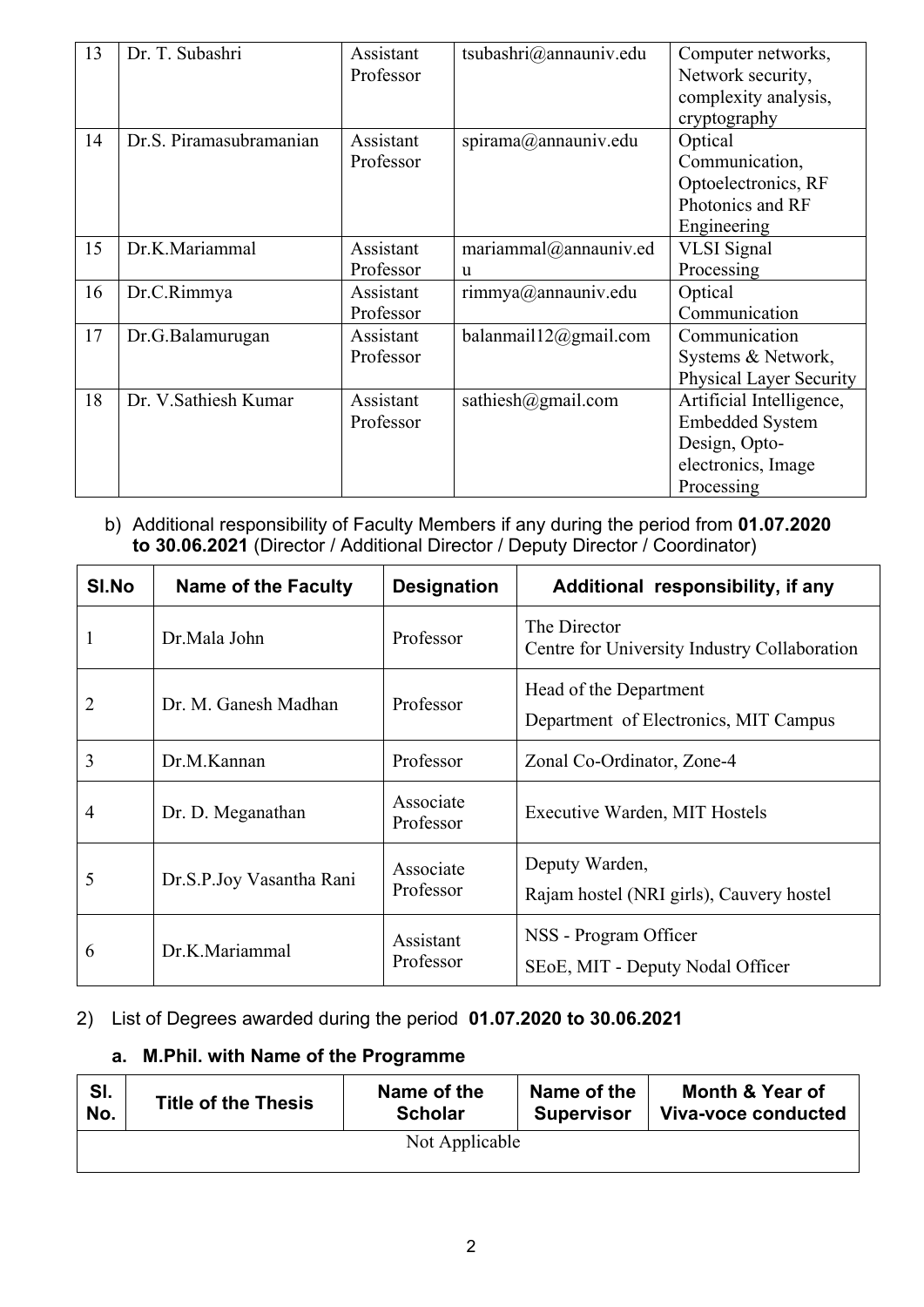## **b. M.E. - Communication and Networking**

| SI.<br>No. | <b>Title of the Thesis</b>                                                                                                                           | Name of the<br><b>Scholar</b> | Name of the<br>Supervisor | Month &<br>Year of<br>Viva-voce<br>conducted |
|------------|------------------------------------------------------------------------------------------------------------------------------------------------------|-------------------------------|---------------------------|----------------------------------------------|
| 1.         | Noise Cancellation Using<br><b>Adaptive Algorithms</b>                                                                                               | Agathya R                     | Ms.Margaret Belsia E      | May 2021                                     |
| 2.         | An Anonymous Mutual<br><b>Authentication Scheme</b><br>For IoT Networks                                                                              | Anis Begum S                  | Dr. L.Rajesh              | May 2021                                     |
| 3.         | Design And Analysis On<br>Dual-Band Mimo Patch<br><b>Antennas For Isolation</b><br>Enhancement                                                       | Aruna Devi A                  | Ms. P. Pavithra           | May 2021                                     |
| 4.         | <b>Brain Tumor Detection</b><br>And Classification Using<br>Neural Network                                                                           | Benila Y                      | Mrs. V. Vijayalakshmi     | May 2021                                     |
| 5.         | A Deep Learning<br><b>Approach For Detection</b><br>Of Malaria Infected Cells<br>In Smartphone<br>Microscopic Images                                 | Breesha R                     | Mrs. S.Alagu              | May 2021                                     |
| 6.         | <b>Enhanced Image</b><br><b>Encryption Scheme Using</b><br>Four Dimension<br>Hyperchaotic Chen Map                                                   | Dhiveyaswathi T               | Dr. G. Balamurugan        | May 2021                                     |
| 7.         | <b>Blockchain Based Secure</b><br>Data Transmission In<br>Vanets                                                                                     | Diwakar M                     | Dr. P Indumathi           | May 2021                                     |
| 8.         | Kidney Nephrolithiasis<br>Detection And<br>Classification In<br>Computed Tomography<br>Images                                                        | Gayathiry P                   | Mrs. V. Vijayalakshmi     | May 2021                                     |
| 9.         | Design Of Code - Chaotic<br><b>Frequency Modulation</b><br>For Secure And High<br>Datarate Communication                                             | Gobika A                      | Dr. G. Balamurugan        | May 2021                                     |
| 10         | <b>Hybrid Segmentation</b><br>Network For Small Cell<br>Lung Cancer<br>Segmentation From CT<br>Images                                                | Jaisudha J                    | Dr. G.Kavitha             | May 2021                                     |
| 11         | Performance Analysis Of<br>Voltage Modulation Of<br><b>Transistor Laser</b>                                                                          | Karthikeyan S                 | Mrs. R.Ramya              | May 2021                                     |
| 12         | Performance Analysis Of<br><b>Adaptive Space Time</b><br>Frequency Mimo-Ofdm<br><b>System With Subcarrier</b><br><b>Shifting Chaotic</b><br>Sequence | Keerthana D                   | Ms. M.Shanthi             | May 2021                                     |
| 13         | Design Of High<br>Performance Rf                                                                                                                     | Keerthana R                   | Dr. P.Prakash             | May 2021                                     |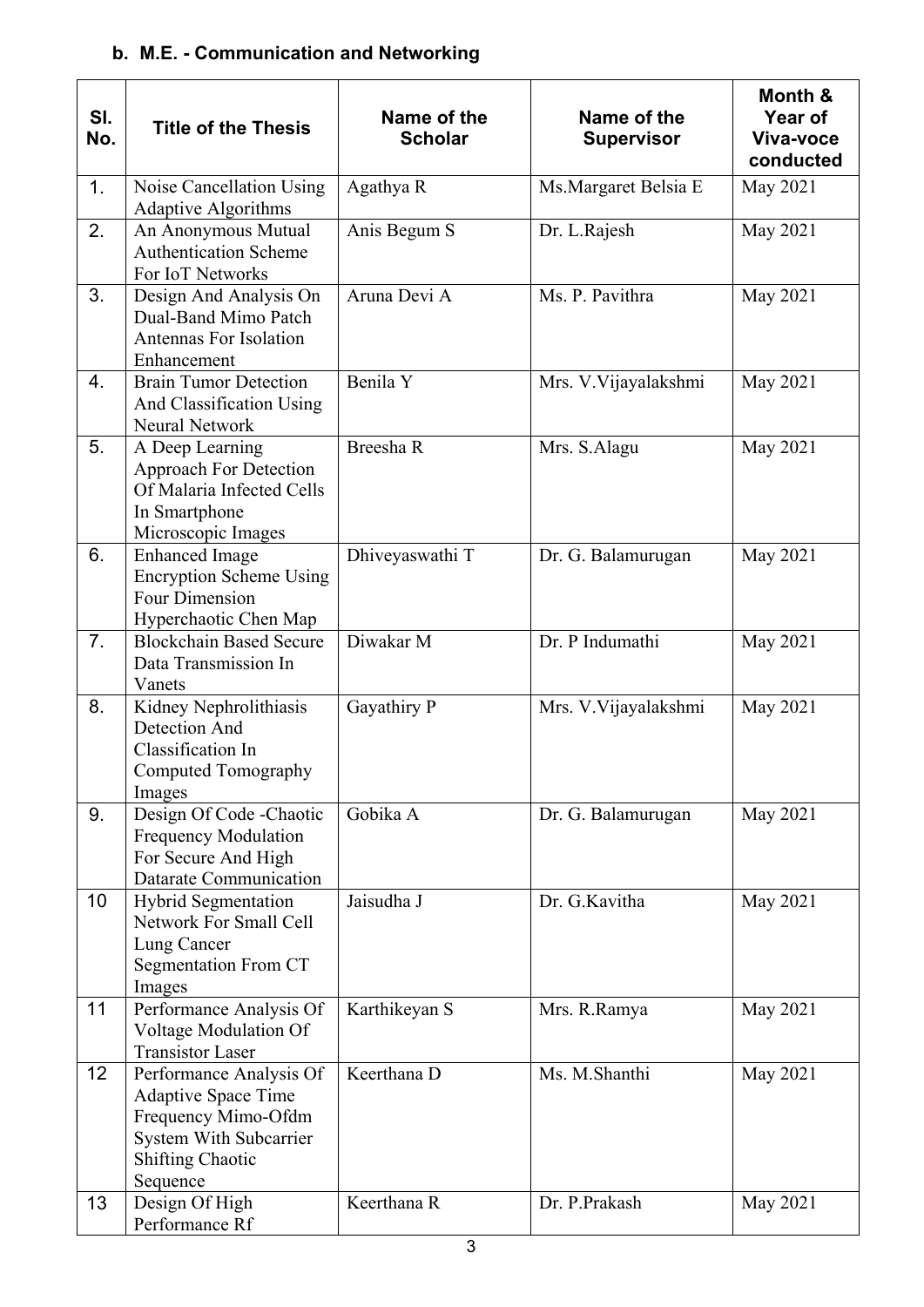|    | <b>Transversal Filters By</b><br>Varying Tap Weights In<br><b>Bandwidth Scaling Using</b><br><b>Aotf And Dispersive</b><br>Medium        |                                       |                      |          |
|----|------------------------------------------------------------------------------------------------------------------------------------------|---------------------------------------|----------------------|----------|
| 14 | <b>Broadband Photonic RF</b><br><b>Channelizer With 92</b><br>Channels                                                                   | Lakshmi E                             | Ms. P. Kasthuri      | May 2021 |
| 15 | Dispersion Compensation<br>In Optical<br><b>Communication Systems</b><br>Using Delay Line Filters                                        | Prasanna Lakhmi D                     | Ms. P. Kasthuri      | May 2021 |
| 16 | Mobile Data Gathering<br><b>With Load Balanced</b><br>Clustering And Dual Data<br><b>Uploading In Wireless</b><br><b>Sensor Networks</b> | Ramya V                               | Dr. S.Indira Gandhi  | May 2021 |
| 17 | <b>Breast Cancer</b><br>Histopathological Image<br>Classification                                                                        | Savitha G                             | Dr. G.Kavitha        | May 2021 |
| 18 | Game Theory Based<br><b>Power Allocation For</b><br>Multi-User Noma<br>Network                                                           | Shilba Shantha Kumari<br>$\mathbb{R}$ | Mr. K.Tamilarasan    | May 2021 |
| 19 | A Novel Segmentation<br><b>Approach For Acute</b><br>Lymphocytic Leukemia<br>Detection Using Deep<br>Learning                            | Sneha D                               | Mrs. S.Alagu         | May 2021 |
| 20 | Perfomance Evaluation<br>Of Gan Based End To<br>End Communication<br><b>System And Optimizing</b><br>The Channel Effects                 | Vennila R                             | Mrs. G.Sumithra      | May 2021 |
| 21 | Performance Analysis Of<br>Cognitive Concept In A<br>Heterogeneous Network                                                               | Vinith Kumar GK                       | Dr. PTV Bhuvaneswari | May 2021 |
|    | <b>M.E. - Wireless Technologies</b>                                                                                                      |                                       |                      |          |
|    |                                                                                                                                          |                                       |                      | Month &  |

| SI.<br>No. | <b>Title of the Thesis</b>                                                                                                  | Name of the<br><b>Scholar</b> | Name of the<br><b>Supervisor</b> | <b>IVIONUI O</b><br><b>Year of</b><br>Viva-voce<br>conducted |
|------------|-----------------------------------------------------------------------------------------------------------------------------|-------------------------------|----------------------------------|--------------------------------------------------------------|
|            | Design And Characteristic<br>Analysis Of Compact U<br>Slot Microstrip Patch<br><b>Antenna For Wireless</b><br>Communication | Arunadevi. P                  | Mrs. B. Mehar Nisha<br>Begam     | May 2021                                                     |
| 2          | Design And Development<br>Of Cylindrical Antenna<br>Structure For Engine Oil<br><b>Sensor Application</b>                   | Bavithra. A                   | Dr. M.Ganesh Madhan              | May 2021                                                     |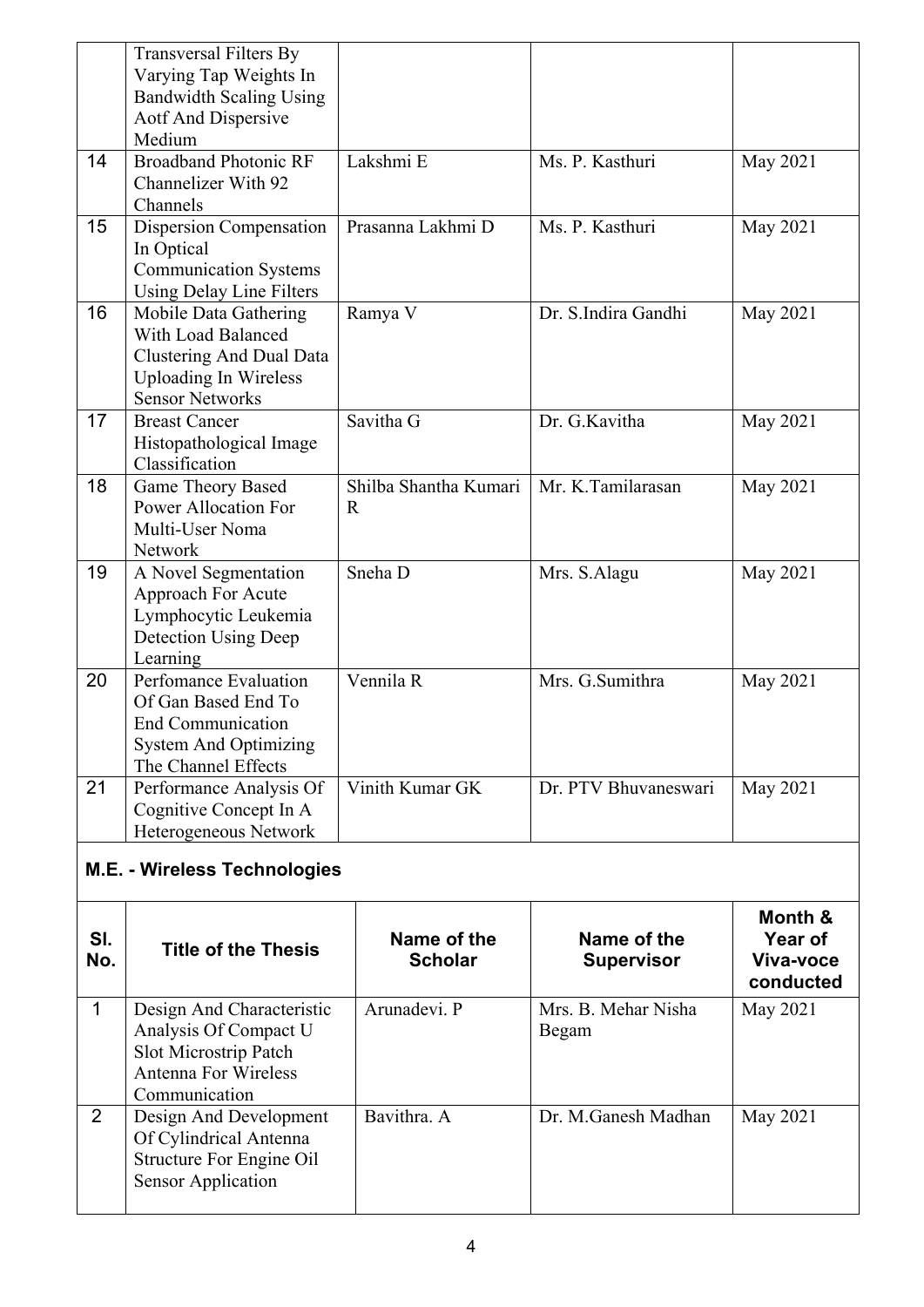| 3               | Design Of Multiband<br>Bandpass Filter In The<br><b>Terahertz Range</b>                                                                    | Cynthia Rajona. P            | Dr. P. Prakash                       | May 2021 |
|-----------------|--------------------------------------------------------------------------------------------------------------------------------------------|------------------------------|--------------------------------------|----------|
| 4               | Radio Over Fiber Links For<br>5g Applications                                                                                              | Evangelin Ebenezer.<br>A     | Dr. M. Ganesh Madhan                 | May 2021 |
| 5               | <b>Blockchain Based</b><br>Malicious Node Detection<br>And Performance Analysis<br>In Wireless Sensor Network                              | Keshavapriyadharshi<br>ni. P | Dr.L.Rajesh                          | May 2021 |
| 6               | <b>Optimal Clustering And</b><br><b>Routing Protocol For</b><br>Wireless Sensor Network                                                    | Nagarathinammal. A           | Dr. S. Indira Gandhi                 | May 2021 |
| $\overline{7}$  | <b>Multipath Access</b><br>Management In Wireless<br>Networks With Software<br>Defined Networking                                          | Raeshathul Hafeela           | Dr. S. Indira Gandhi                 | May 2021 |
| 8               | Analysis Of Band Rejection<br><b>Characteristics Of Small</b><br>Sized Uwb Mimo Antenna                                                    | Rajalakshmi. K               | Mrs. B. Mehar Nisha<br>Begam         | May 2021 |
| 9               | Design And Development<br>Of E - Shaped Cavity<br>Capacitive Sensor To Detect<br><b>Adulteration In Food</b><br>Products                   | Ramya. C                     | Dr.S.Piramasubramania<br>n           | May 2021 |
| 10              | Design And Development<br>Of Multiband Patch<br><b>Antenna For Underwater</b><br><b>Communication Using Split</b><br><b>Ring Resonator</b> | Sathiyapriya. S              | Dr.S.Piramasubramania<br>$\mathbf n$ | May 2021 |
| 11              | Design Of Compact<br>Doughnut Slotted<br>Microstrip Antenna Using<br>Csrr For 5g Applications                                              | Swetha.T                     | Ms.M.Shanthi                         | May 2021 |
| 12 <sup>2</sup> | <b>Optimized Cooperative</b><br>Spectrum Sensing And<br><b>Resource Allocation For</b><br>Cognitive 5g-Iot Networks                        | B.Asthalakshmi               | Dr. S. Vasuhi                        | May 2021 |
| 13              | Lane Vehicle Detection And<br><b>Tracking Algorithm Based</b><br>On Sliding Window                                                         | M.Charan                     | Dr.P.Indumathi                       | May 2021 |
| 14              | Microstrip Array Antennas<br>Design For 5g Millimeter<br>Wave Band                                                                         | S.Dhanya                     | Dr.C.Rimmya                          | May 2021 |
| 15              | <b>Effect Of Optical</b><br>Confinement Factor On The<br>Voltage<br><b>Modulation Characteristics</b><br><b>Of Transistor Laser</b>        | N. Dhenakaran                | Mrs. R. Ramya                        | May 2021 |
| 16              | <b>Image Processing-Based</b><br>Detection And<br>Classification Of Leaf<br>Diseases                                                       | NK.Hariharan                 | Dr.P.Indumathi                       | May 2021 |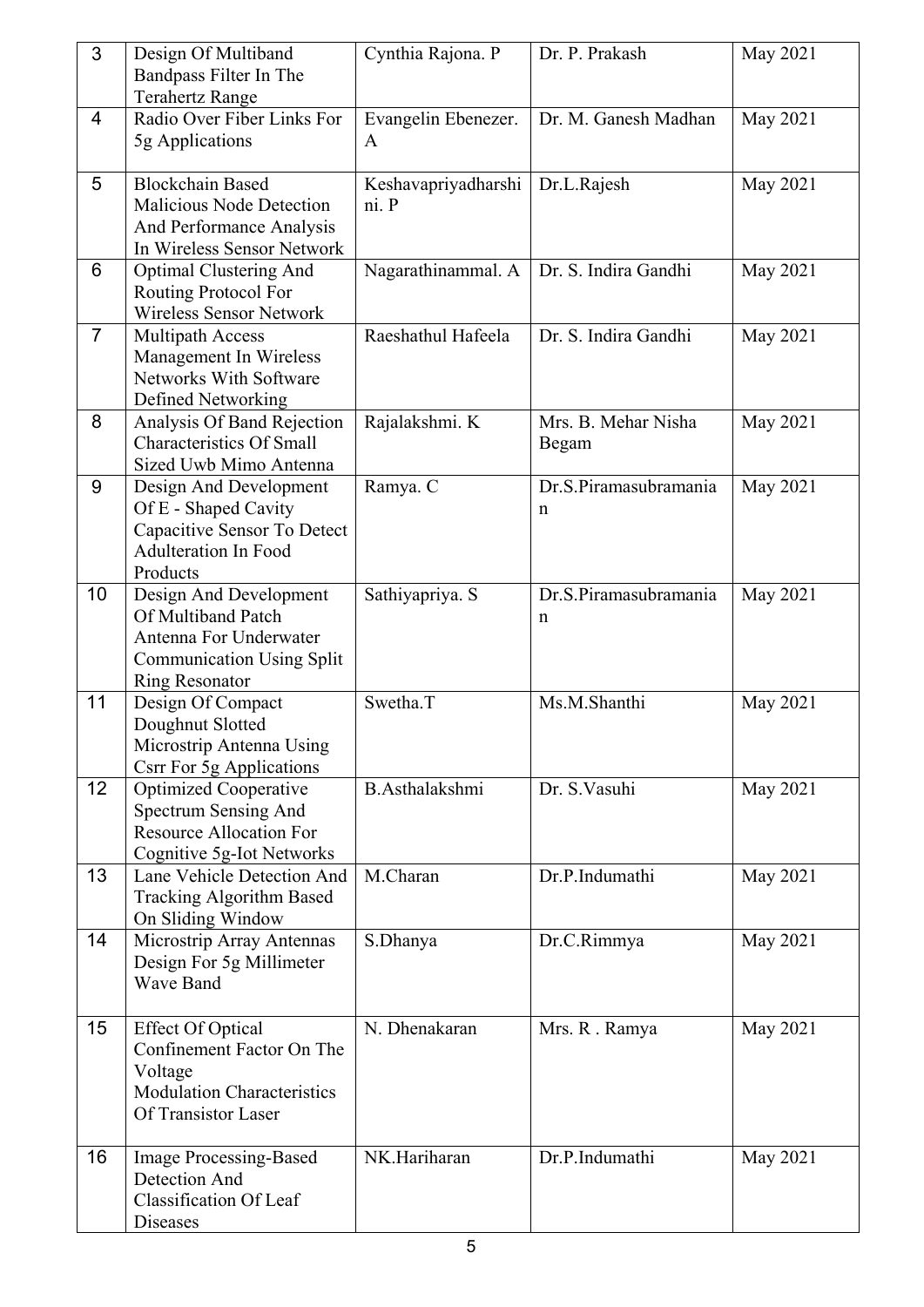| 17 | Color Image Steganography        | K.Maheswari     | Dr.S.Vasuhi          | May 2021 |
|----|----------------------------------|-----------------|----------------------|----------|
|    | In Yeber Space Model             |                 |                      |          |
|    | Based On Lsb And                 |                 |                      |          |
|    | Reversible Texture               |                 |                      |          |
|    | Synthesis Technique              |                 |                      |          |
| 18 | An Hybrid Unsupervised           | K. Nimisha      | Dr. T. Subashri      | May 2021 |
|    | <b>Clustering Based Anomaly</b>  |                 |                      |          |
|    | <b>Detection Method</b>          |                 |                      |          |
| 19 | Interference Management In       | M.Nivetha       | Dr.S.Ezhilarasi      | May 2021 |
|    | Ofdma Based                      |                 |                      |          |
|    | Heterogeneous Network            |                 |                      |          |
|    | <b>Using Stochastic Geometry</b> |                 |                      |          |
| 20 | Ultra Wide Band Antenna          | M.Sharukeshwari | Dr.C.Rimmya          | May 2021 |
|    | For Wireless Endoscopy           |                 |                      |          |
|    | Application                      |                 |                      |          |
| 21 | Prediction And                   | M.Thevyashree   | Mrs. Vineetha Mathai | May 2021 |
|    | <b>Classification Of Aerosol</b> |                 |                      |          |
|    | Deposition In Lung Using         |                 |                      |          |
|    | CT Scan Images                   |                 |                      |          |
| 22 | Compact Electromagnetic          | N.Vidya         | Mr.M.H. Masood       | May 2021 |
|    | <b>Band Gap Based Filtenna</b>   |                 |                      |          |
|    | For Ultra-Wideband               |                 |                      |          |
|    | Application                      |                 |                      |          |

# **M.E. VLSI design and Embedded system**

|   | Design and                   |                    | Dr.A.Viji           | May 2021 |
|---|------------------------------|--------------------|---------------------|----------|
|   | Implementation of            |                    |                     |          |
|   | approximate adders based     |                    |                     |          |
|   | RNS FIR filter for EEG       | Aishwarya K        |                     |          |
|   | artifacts and classification |                    |                     |          |
| 2 | Design and                   |                    | Dr.M.Kannan         | May 2021 |
|   | implementation of Bypass     |                    |                     |          |
|   | zero multiplier based        |                    |                     |          |
|   | CNN architecture for         |                    |                     |          |
|   | <b>MNIST</b> dataset         | Anju K             |                     |          |
|   | classification               |                    |                     |          |
| 3 | Wild pig intrusion           |                    | Mr.K.Veerappan      | May 2021 |
|   | detection and product in     |                    |                     |          |
|   | agriculture form using       | Anushiya K         |                     |          |
|   | deep learning                |                    |                     |          |
| 4 | video analytics for safety   |                    | Dr. Malajohn        | May 2021 |
|   | of women in taxis            | Arjun Singh Bansal |                     |          |
|   |                              |                    |                     |          |
| 5 | Design a Radix-4 booth       |                    | Dr.K.Mariammal      | May 2021 |
|   | multiplier with pre          | Arthi R            |                     |          |
|   | encoding                     |                    |                     |          |
| 6 | Design & development of      |                    | Dr.V.Sathiesh Kumar | May 2021 |
|   | a similar robotic system     |                    |                     |          |
|   | with path tracking $&$       |                    |                     |          |
|   | plant species recognition    | Dineshraja K       |                     |          |
|   |                              |                    |                     |          |
|   |                              |                    |                     |          |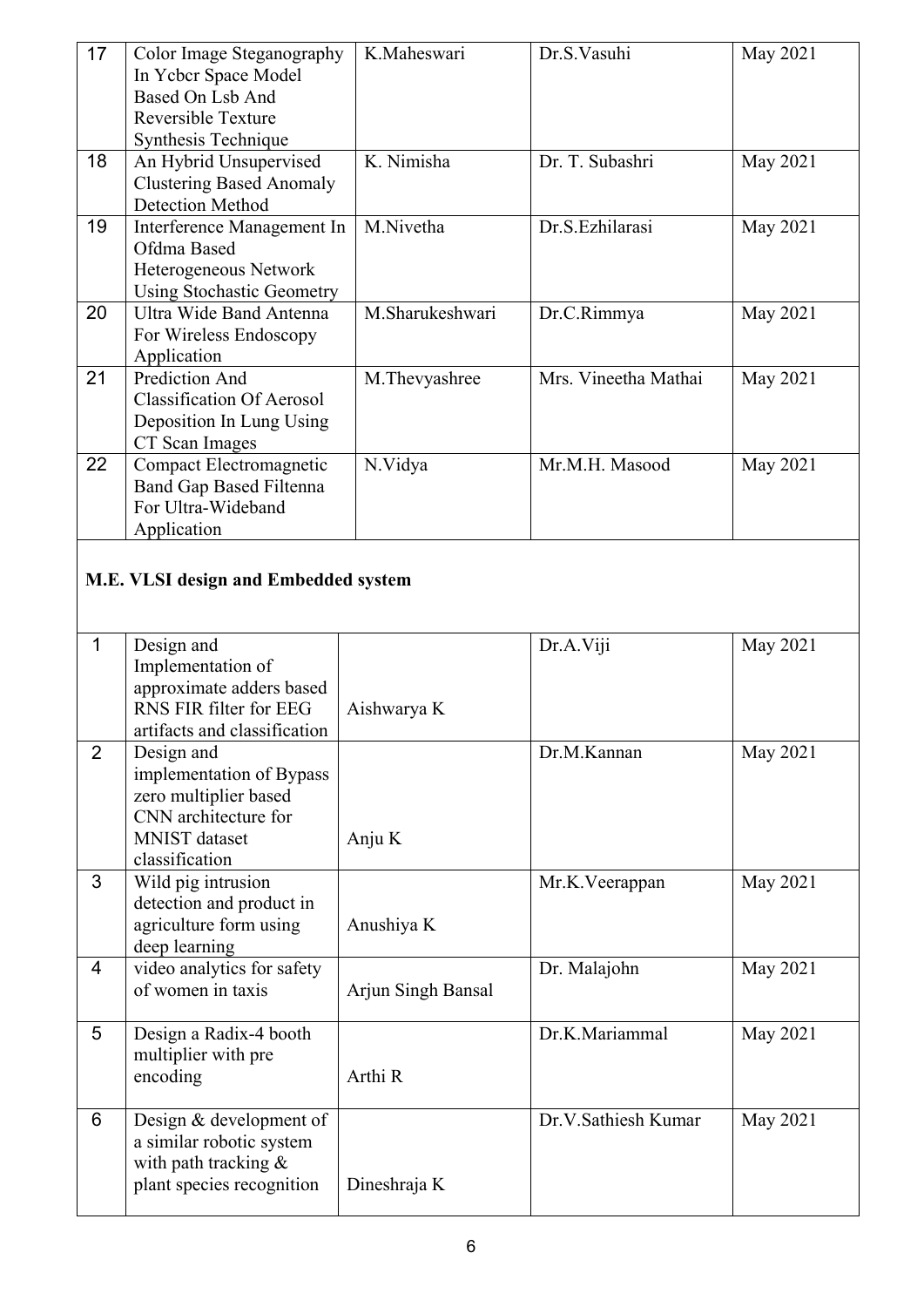| $\overline{7}$ | Design and analysis of                                     |                     | Mr.N.Jagadeesh Kumar      | May 2021 |
|----------------|------------------------------------------------------------|---------------------|---------------------------|----------|
|                | approximate booth                                          | Kavitha C           |                           |          |
| 8              | multiplier                                                 |                     |                           |          |
|                | High performance<br>approximate memories                   |                     | Dr.M.Kannan               | May 2021 |
|                | for image processing                                       | Raja Kohila M       |                           |          |
|                | applications                                               |                     |                           |          |
| 9              | <b>Efficient Design of</b>                                 |                     | Dr.K.Mariammal            | May 2021 |
|                | Analog Amplifier and                                       |                     |                           |          |
|                | Filter Structure for                                       | Sathya R            |                           |          |
|                | <b>Biomedical Applications</b>                             |                     |                           |          |
| 10             | An efficient VLSI                                          |                     | Dr.A.Viji                 | May 2021 |
|                | implementation of edge                                     |                     |                           |          |
|                | detection algorithm for                                    |                     |                           |          |
|                | image processing                                           | Siva Sankari B      |                           |          |
| 11             | application<br>Design of flexible and                      |                     | Mrs.C.Sridevi             | May 2021 |
|                | scalable binary                                            |                     |                           |          |
|                | polynomial multipliers on                                  | Sofia Devi K        |                           |          |
|                | <b>FPGA</b>                                                |                     |                           |          |
| 12             | Effective heart disease                                    |                     | Mrs.C.Sridevi             | May 2021 |
|                | prediction using Hybrid                                    |                     |                           |          |
|                | Machine Learning                                           | Thiviya K           |                           |          |
|                | Techniques                                                 |                     |                           |          |
| 13             | Image steganography                                        |                     | Dr.A.Viji                 | May 2021 |
|                | using deep reinforcement                                   | Akshaya S           |                           |          |
|                | learning                                                   |                     |                           |          |
| 14             | A pipeline architecture                                    | Arthi T             | DrS.P.Joy<br>Vasantharani | May 2021 |
| 15             | for LMS adaptive filter<br>Design of an efficient          |                     | Dr.D.Meganathan           | May 2021 |
|                | multilayer arithmetic                                      |                     |                           |          |
|                | logic unit in Quantum-dot                                  | Dharshini V         |                           |          |
|                | Cellular Automata                                          |                     |                           |          |
| 16             | Carbon Nanotube and                                        |                     | Dr.D.Meganathan           | May 2021 |
|                | <b>Resistive Random Access</b>                             |                     |                           |          |
|                | Memory Based                                               |                     |                           |          |
|                | <b>Unbalanced Ternary</b>                                  |                     |                           |          |
|                | Logic Gates and Basic                                      | Evangelin Jerusha P |                           |          |
|                | Arithmetic Circuits                                        |                     |                           |          |
| 17             | Unsupervised detection<br>and reconstruction of            |                     | Dr.V.Sathiesh Kumar       | May 2021 |
|                | Anomalous Sound                                            |                     |                           |          |
|                | <b>Signals using Deep</b>                                  | Joshwin Darington M |                           |          |
|                | Learning technique                                         |                     |                           |          |
| 18             | Systolic array design                                      |                     | Dr.S.P.Joy Vasantha       | May 2021 |
|                | based sampling rate                                        |                     | Rani                      |          |
|                | conversion for Multirate                                   | Jossie D            |                           |          |
|                | signal processing                                          |                     |                           |          |
| 19             | Approximate multipliers                                    |                     | Dr.S.P.Joy Vasantha       | May 2021 |
|                | design using approximate                                   |                     | Rani                      |          |
|                | adders for image                                           | Lourdu Jennifer J R |                           |          |
| 20             | processing applications<br><b>Authentication of Person</b> |                     | Mrs.A.Divya               | May 2021 |
|                | based on Hand                                              | Mano R              |                           |          |
|                | Skiagraphs using Deep                                      |                     |                           |          |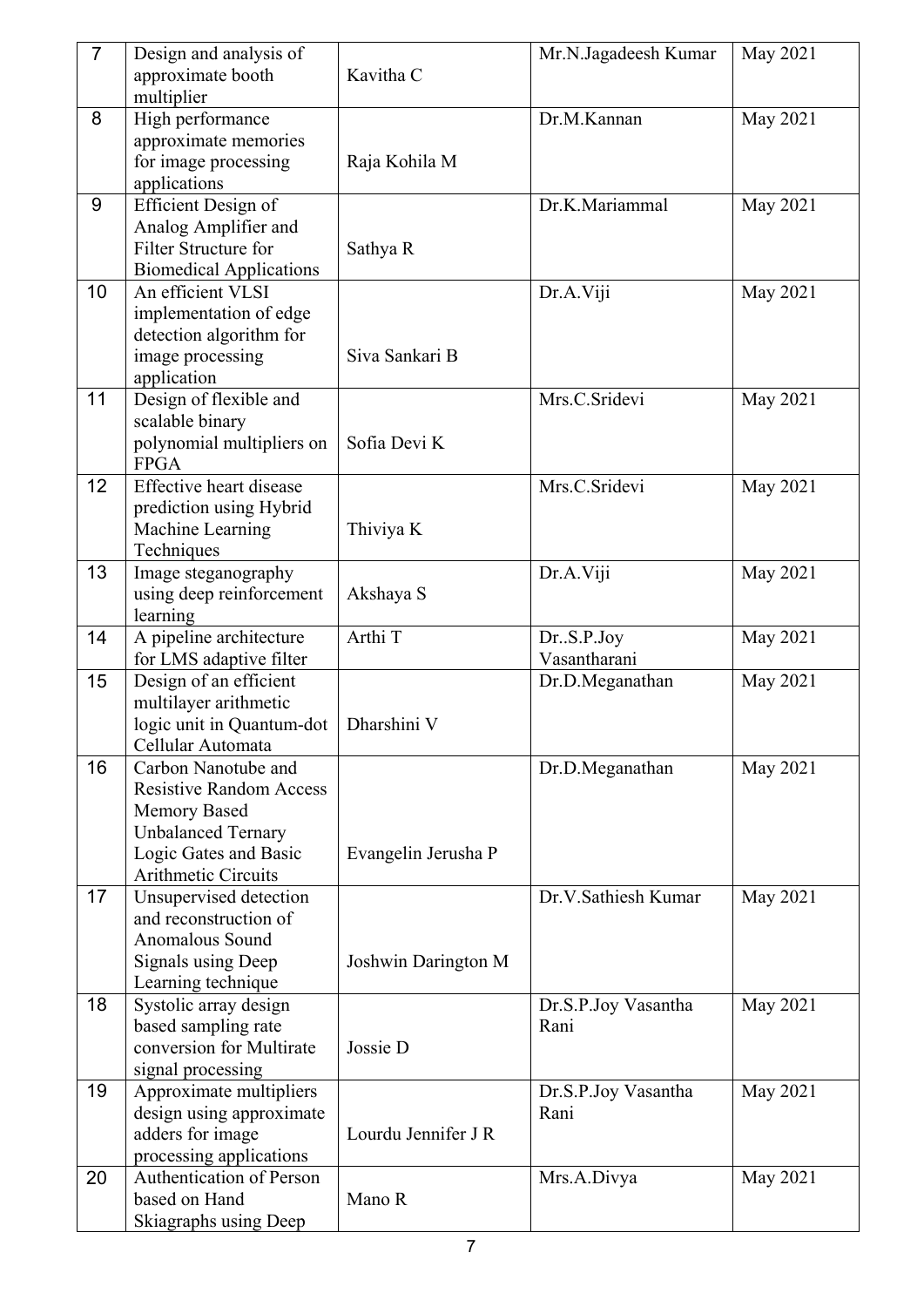|    | Learning Technique             |                       |                 |          |
|----|--------------------------------|-----------------------|-----------------|----------|
| 21 | Efficient architecture of      |                       | Dr.M.Manikandan | May 2021 |
|    | carry save multiplication      | Nandhini R            |                 |          |
|    | and application                |                       |                 |          |
| 22 | Design Of Multifactor          |                       | Dr.M.Kannan     | May 2021 |
|    | <b>Authentication Protocol</b> |                       |                 |          |
|    | For IOT Based                  | Pradeepa S            |                 |          |
|    | Applications                   |                       |                 |          |
| 23 | Deep learning based            |                       | Mr.K.Veerappan  | May 2021 |
|    | <b>RBFNN</b> classifier        |                       |                 |          |
|    | approach for visual            | Preethe J             |                 |          |
|    | saliency detection             |                       |                 |          |
| 24 | Implementation of image        |                       | Dr.M.Manikandan | May 2021 |
|    | encryption algorithm           |                       |                 |          |
|    | based on chaotic system        | Preethi Selvakiruba M |                 |          |
|    | and DNA coding                 |                       |                 |          |
| 25 | Rice seeds classification      |                       | Mr.K.Veerappan  | May 2021 |
|    | analysis using highly          | Sangeetha P           |                 |          |
|    | accurate CNN classifier        |                       |                 |          |
| 26 | Design and Verification        | Swetha V              | Dr.K.Mariammal  | May 2021 |
|    | of FPGA based Hardware         |                       |                 |          |
|    | accelerator for                |                       |                 |          |
|    | convalutional neural           |                       |                 |          |
|    | networks.                      |                       |                 |          |

## **c. M.Sc. (2 years) with Name of the Programme**

| SI.            | <b>Title of the Thesis</b> | Name of the    | Name of the       | <b>Month &amp; Year of</b> |  |  |
|----------------|----------------------------|----------------|-------------------|----------------------------|--|--|
| No.            |                            | <b>Scholar</b> | <b>Supervisor</b> | Viva-voce conducted        |  |  |
| Not Applicable |                            |                |                   |                            |  |  |

## **d. M.Sc. (5 years) with Name of the Programme**

| SI.            | <b>Title of the Thesis</b> | Name of the    | Name of the       | <b>Month &amp; Year of</b> |  |  |
|----------------|----------------------------|----------------|-------------------|----------------------------|--|--|
| No.            |                            | <b>Scholar</b> | <b>Supervisor</b> | Viva-voce conducted        |  |  |
| Not Applicable |                            |                |                   |                            |  |  |

## 3) Sponsored Research Projects sanctioned during the period from **01.07.2020 to 30.06.2021**

| SI.<br>No. | <b>Name of the Project</b>                                                                                       | Name of the<br>Coordinator                                                                     | <b>Amount</b><br>(Rs. in lakh)                                                                              | <b>Sponsoring</b><br><b>Agency</b>                                                                                          |
|------------|------------------------------------------------------------------------------------------------------------------|------------------------------------------------------------------------------------------------|-------------------------------------------------------------------------------------------------------------|-----------------------------------------------------------------------------------------------------------------------------|
| 1.         | Design and Development<br>of Internet of things (IoT)<br>enabled portable soil<br>nutrient measurement<br>system | Dr. P.T.V.<br>Bhuvaneswari,<br>Professor and<br>Dr.V.Sathiesh<br>Kumar, Assistant<br>Professor | Rs.2.27 crores out<br>of which a sum of<br>Rs.1.53 crores has<br>been sanctioned<br>during February<br>2021 | Department of<br>Horticulture and<br>plantation crops<br>(DoHPC), Government<br>of Tamilnadu under<br>Tamil Nadu Innovative |
|            |                                                                                                                  |                                                                                                |                                                                                                             | Initiative (TANII) state<br><b>Innovation Fund</b><br>Scheme                                                                |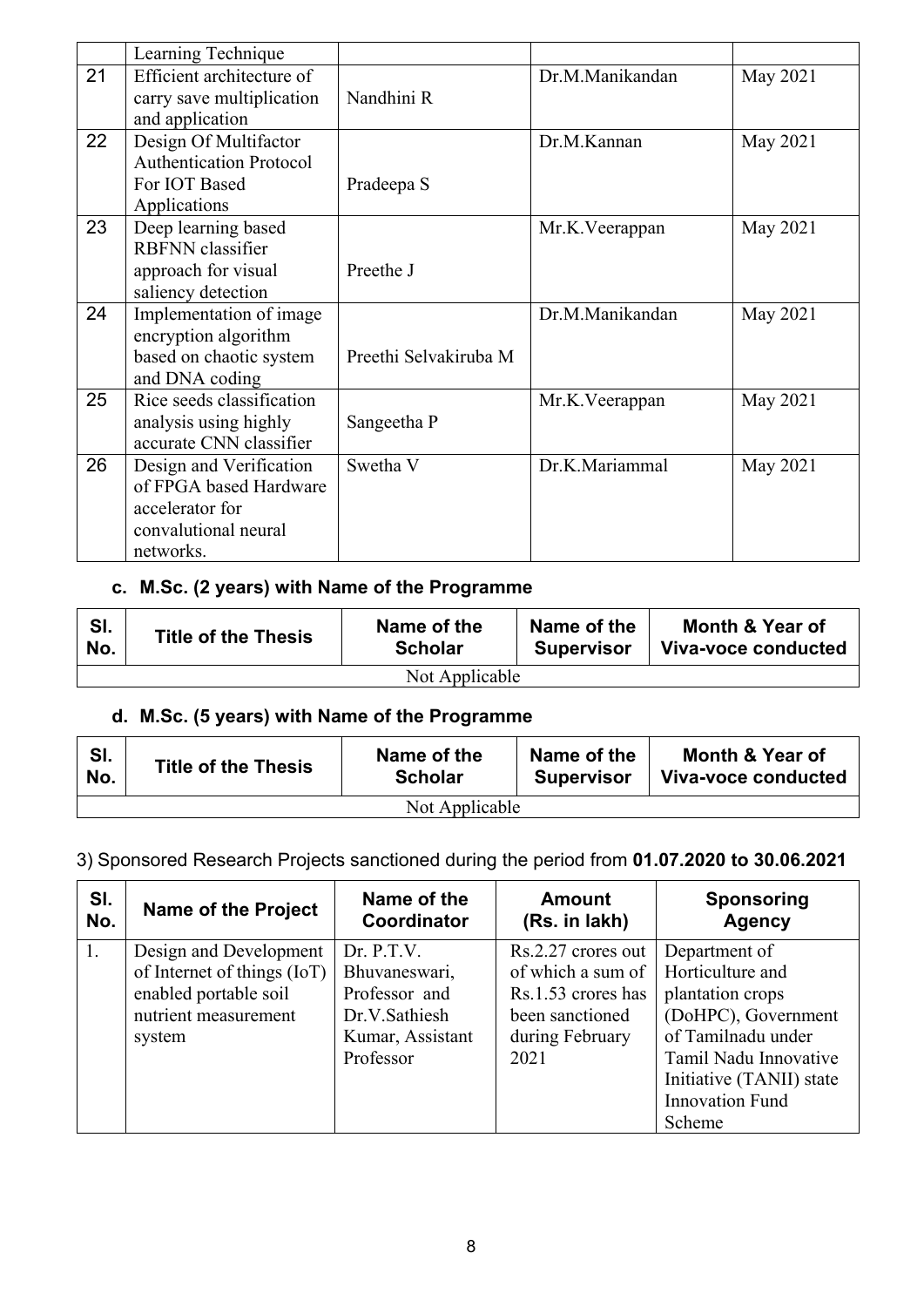#### 4) Industrial Consultancy and Testing work undertaken during the period from **01.07.2020 to 30.06.2021**

a. Consultancy

| SI. No. | Title of the       | Name of the | Amount        | <b>Sponsoring</b> |  |  |
|---------|--------------------|-------------|---------------|-------------------|--|--|
|         | <b>Consultancy</b> | Coordinator | (Rs. in lakh) | <b>Agency</b>     |  |  |
| Nil     |                    |             |               |                   |  |  |

#### b. Testing work

| SI. No. | <b>Title of the Testing</b> | Name of the | <b>Amount</b> | Sponsoring    |  |  |
|---------|-----------------------------|-------------|---------------|---------------|--|--|
|         | work                        | Coordinator | (Rs. in lakh) | <b>Agency</b> |  |  |
| Nil     |                             |             |               |               |  |  |

### 5) **Continuing Education Programmes :**

5.1 Training Programmes / Short term courses and Workshop **conducted** during the period from **01.07.2020 to 30.06.2021**

## a. Training programmes

| SI.<br>No. | Title of the<br><b>Training</b><br>Programme | <b>Date</b>    | No. of<br><b>Partici</b><br>pants | Name of the<br>Coordinator | <b>Sponsoring</b><br><b>Agency</b> |
|------------|----------------------------------------------|----------------|-----------------------------------|----------------------------|------------------------------------|
|            | EC8351- Electronic                           | 24-May-2021 to | 62                                | Dr.K.Mariammal             | Centre For                         |
|            | Circuits-I                                   | 29-May-2021    |                                   | <b>Assistant Professor</b> | Faculty                            |
|            |                                              |                |                                   | and                        | Development,                       |
|            |                                              |                |                                   | Mrs.Divya A,               | Anna                               |
|            |                                              |                |                                   | <b>Assistant Professor</b> | University                         |

### b. Short term courses

| SI. | <b>Title of the Short</b> | Date | No. of              | Name of the | <b>Sponsoring</b> |  |
|-----|---------------------------|------|---------------------|-------------|-------------------|--|
| No. | term course               |      | <b>Participants</b> | Coordinator | Agency            |  |
| Nil |                           |      |                     |             |                   |  |

#### c. Workshop

| SI.<br>No. | Title of the<br>Workshop                                                                        | <b>Date</b> | No. of<br><b>Participants</b> | Name of the<br>Coordinator         | <b>Sponsoring</b><br><b>Agency</b> |
|------------|-------------------------------------------------------------------------------------------------|-------------|-------------------------------|------------------------------------|------------------------------------|
| 1.         | Constitution of<br>India by<br>Mr. R. Kannan<br>Govindarajulu,<br>Advocate &<br>Social Activist | 29.04.2021  | 152                           | Dr.N.Anitha<br>Teaching<br>Fellow  | Nil                                |
| 2.         | Constitution of<br>India by<br>Mr. R. Kannan<br>Govindarajulu,<br>Advocate &<br>Social Activist | 06.05.2021  | 104                           | Dr.N.Anitha<br>Teaching<br>Fellow" | Nil                                |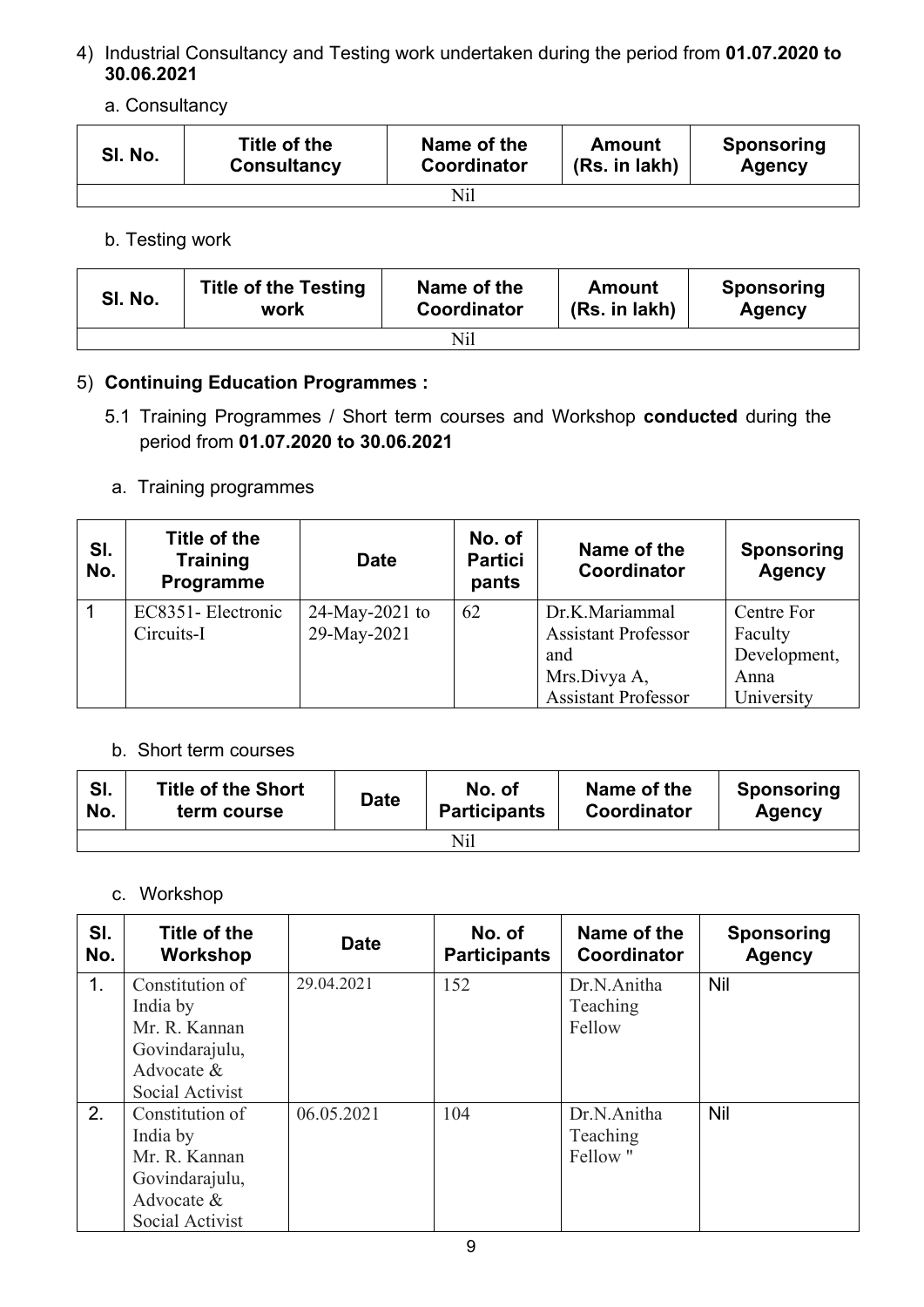5.2 Training Programmes, Short term courses and Workshop **attended** by Faculty members in other Institutions during the period from **01.07.2020 to 30.06.2021**

| SI.<br>No.     | <b>Name of the Faculty</b><br><b>Member and Designation</b> | <b>Date</b>                | Title of the programme<br>attended                                                                                                                                                                                               | <b>Venue</b> |
|----------------|-------------------------------------------------------------|----------------------------|----------------------------------------------------------------------------------------------------------------------------------------------------------------------------------------------------------------------------------|--------------|
| $\mathbf{1}$   | Dr.S.P.Joy Vasantha Rani,<br><b>Associate Professor</b>     | 10/08/2020-<br>14/08/2020  | 5 days online certification<br>program on Gateway to Data<br>Science using Python                                                                                                                                                | Online       |
| $\overline{2}$ | Dr.G.Kavitha,<br><b>Associate Professor</b>                 | 08/12/2020-<br>09/12/2020  | Deep learning models and its<br>applications                                                                                                                                                                                     | Online       |
| 3              | Dr.G.Kavitha,<br><b>Associate Professor</b>                 | 28/12/2020<br>01/01/2021   | Artificial Intelligence                                                                                                                                                                                                          | Online       |
| $\overline{4}$ | Dr.G.Kavitha,<br><b>Associate Professor</b>                 | 15/03/2021<br>19/03/2021   | Advances in Medical Imaging                                                                                                                                                                                                      | Online       |
| 5              | Dr.S.Vasuhi,<br><b>Associate Professor</b>                  | 18.01.2021 -<br>15.02.2021 | Women Entrepreneurship<br>Programme                                                                                                                                                                                              | Online       |
| 6              | Mrs.G.Sumithra<br><b>Assistant Professor</b>                | 18/12/2020-<br>10/1/2021   | <b>Communication And</b><br>Networking Technologies                                                                                                                                                                              | Online       |
| $\overline{7}$ | Dr.T.Subashri<br><b>Assistant Professor</b>                 | 18.12.2020 -<br>10.01.2021 | Three Week Industrial<br>Tranining on<br>"Communication &<br>Networking Technologies                                                                                                                                             | Online       |
| 8              | Dr.T.Subashri<br><b>Assistant Professor</b>                 | 15.02.2021 -<br>19.02.2021 | FDP on Wearable Devices by<br><b>ATAL and Anna University</b>                                                                                                                                                                    | Online       |
| 9              | Mrs.C.Sridevi,<br><b>Assistant Professor</b>                | 5/7/2020                   | Start- up Schemes from<br>Govt. of Tamilnadu                                                                                                                                                                                     | Online       |
| 10             | Mrs.C.Sridevi,<br><b>Assistant Professor</b>                | 18/12/2020<br>10/01/2021   | Three Weeks Industrial<br>Training for Faculty in<br>Communication and<br>Networking Technologies                                                                                                                                | Online       |
| 11             | Mrs.C.Sridevi,<br><b>Assistant Professor</b>                | 26/07/2021<br>30/07/2021   | Short term Course - 5-day<br>online FDP on the theme<br><b>Inculcating Universal Human</b><br>Values in Technical<br>Education                                                                                                   | Online       |
| 12             | Dr.K.Mariammal,<br><b>Assistant Professor</b>               | 02/07/2020-<br>17/07/2020  | Two Weeks Faculty<br>Development Programme on<br>"Advanced Concepts for<br>Developing MOOCS"<br>organized by Teaching<br>Learning Centre, Ramanujan<br>College, University of Delhi,<br>Sponsored by<br>MHRD, PMMMNMTT,<br>India | Online       |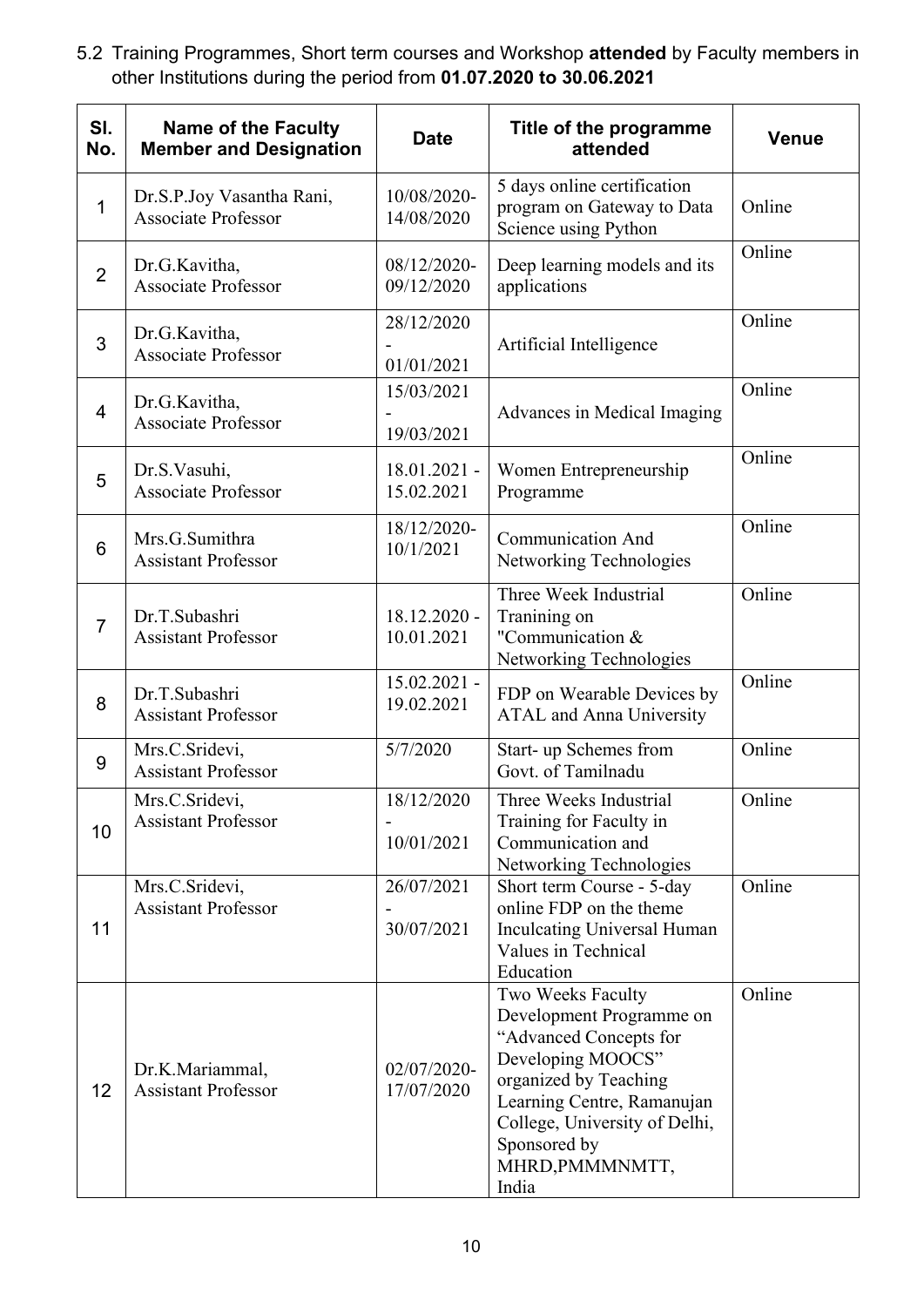| 13 | Rimmya C                                          | 18/12/2020-               | Communication and                                                    | Online |
|----|---------------------------------------------------|---------------------------|----------------------------------------------------------------------|--------|
|    | <b>Assistant Professor</b>                        | 10/01/2021                | Networking Technologies                                              |        |
| 14 | Mrs.Divya A,<br>Assistant Professor               | 18/01/2021-<br>29/01/2021 | Government Officials<br>Training on Internet of Things<br>Technology | Online |
| 15 | Dr. G. Balamurugan,<br><b>Assistant Professor</b> | 30/03/2021-<br>03/04/2021 | Cyber Security Tools                                                 | Online |

## 5.3 Conferences / Seminars / Symposium **conducted** by the Department / Centre / Institute during the period from **01.07.2020 to 30.06.2021**

#### a. Conferences

| SI.<br>No. | Name of the Conference<br>conducted | <b>Date</b> | No. of<br>participants | <b>Venue</b> | Sponsoring<br>Agency |
|------------|-------------------------------------|-------------|------------------------|--------------|----------------------|
|            |                                     | Nil         |                        |              |                      |

## b. Seminars

| SI.<br>No. | Name of the Seminar<br>conducted | <b>Date</b> | No. of<br>participants | <b>Venue</b> | <b>Sponsoring</b><br><b>Agency</b> |
|------------|----------------------------------|-------------|------------------------|--------------|------------------------------------|
|            |                                  | Nil         |                        |              |                                    |

### c. Symposium

| SI.<br>No. | Name of the Symposium<br>conducted | <b>Date</b> | No. of<br>participants | <b>Venue</b> | <b>Sponsoring</b><br><b>Agency</b> |
|------------|------------------------------------|-------------|------------------------|--------------|------------------------------------|
| Nil        |                                    |             |                        |              |                                    |

## 6) **Faculty Development**

6.1 Conferences / Seminars / Symposium attended by Faculty members of Anna University at **National Level (within India)** during the period from **01.07.2020 to 30.06.2021**

| SI.<br>No.     | <b>Faculty Name with</b><br><b>Designation</b> | Names of the<br><b>Conferences/ Seminars /</b><br>Symposium attended | <b>Date</b>  | <b>Address of</b><br><b>Organized Institute</b> |
|----------------|------------------------------------------------|----------------------------------------------------------------------|--------------|-------------------------------------------------|
| $\mathbf 1$    | Dr.G.Kavitha                                   | Workshop on "Deep learning"                                          | 08-12-2020   | SSN college of                                  |
|                | <b>Associate Professor</b>                     | models and its applications"                                         |              | Engineering, Chennai                            |
|                |                                                |                                                                      | 09/12/2020   |                                                 |
| 2              | Dr.G.Kavitha                                   | AICTE training and learning                                          | 28.12.2020   | NIT Tiruchirapalli                              |
|                | <b>Associate Professor</b>                     | (ATAL) Academy Online                                                |              |                                                 |
|                |                                                | FDP on "Artificial                                                   | 01.01.2021   |                                                 |
|                |                                                | Intelligence"                                                        |              |                                                 |
| 3              | Dr.S. Vasuhi                                   | <b>IEEE 4th International</b>                                        | 28.09.2020   | Sri Sivasubramaniya                             |
|                | <b>Associate Professor</b>                     | Conference on Computer,                                              |              | NadarCollege of                                 |
|                |                                                | Communication and Signal                                             |              | Engineering,                                    |
|                |                                                | Processing (ICCCSP)                                                  |              | Kalavakkam - 603 110                            |
| $\overline{4}$ | Dr.S.Piramasubramanian                         | <b>AICTE</b> Training and                                            | 07/12/2020   | online FDP                                      |
|                | <b>Assistant Professor</b>                     | Learning Academy (ATAL) -                                            |              |                                                 |
|                |                                                | "3D Printing and Design"                                             | 11/12/2020   |                                                 |
| 5              | Dr.S.Piramasubramanian                         | Three Week Industrial                                                | 18/12/2020   | Rajiv Gandhi                                    |
|                | <b>Assistant Professor</b>                     | Training on "Communication"                                          |              | Memorial Telecom                                |
|                |                                                | and Networking                                                       | $10-01-2021$ | <b>Training Centre</b>                          |
|                |                                                | Technologies"                                                        |              | (RGMTTC), Bharat                                |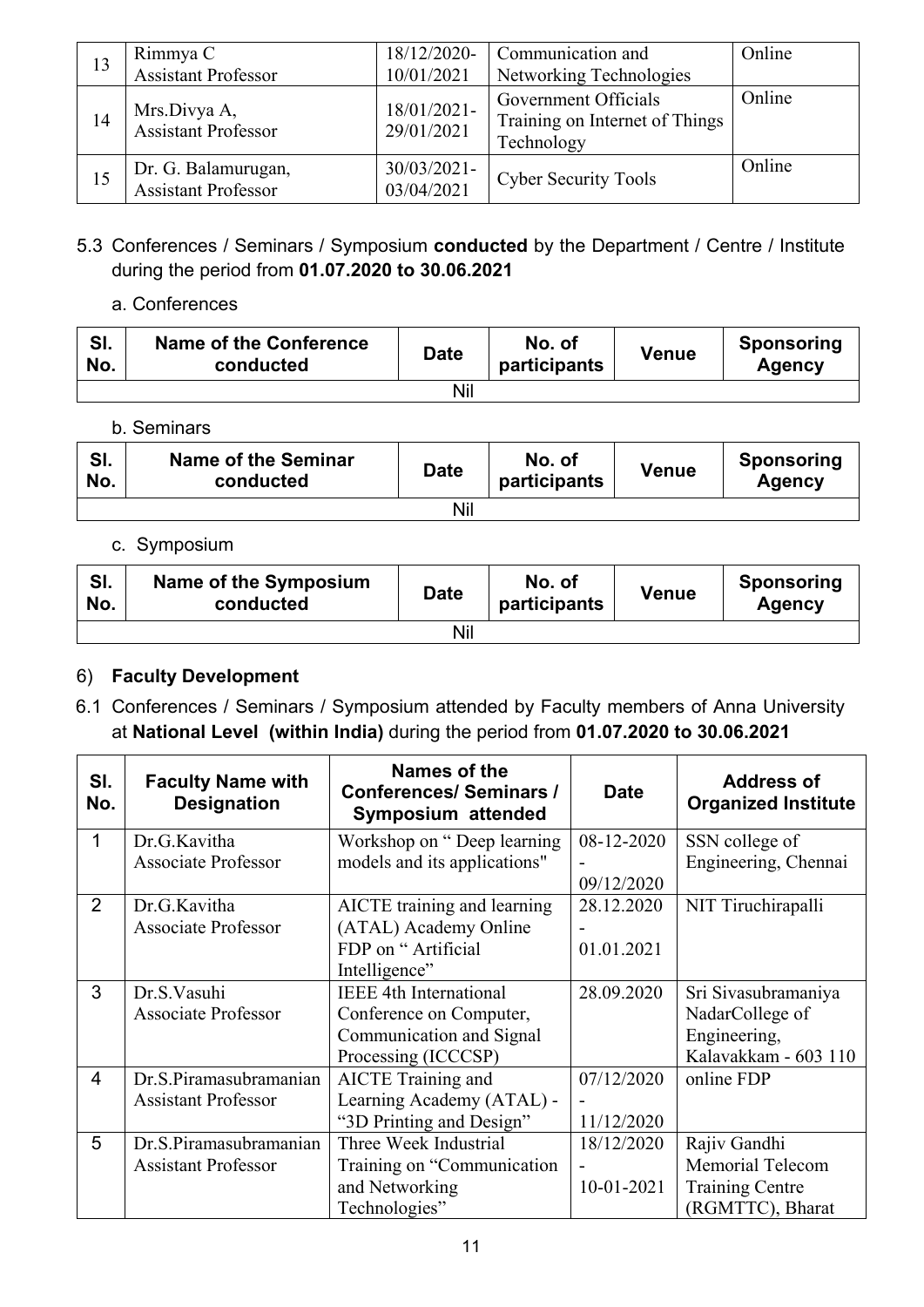|                |                            |                                 |            | Sanchar Nigam             |
|----------------|----------------------------|---------------------------------|------------|---------------------------|
|                |                            |                                 |            | Limited (BSNL),           |
|                |                            |                                 |            | Meenambakkam,             |
|                |                            |                                 |            | Chennai                   |
| 6              | Dr.S.Piramasubramanian     | <b>AICTE</b> recognized Faculty | 17/05/2021 | National Institute of     |
|                | <b>Assistant Professor</b> | Training Programme on           |            | <b>Technical Teachers</b> |
|                |                            | "Recent Technologies for        | 21/05/2021 | Training and Research     |
|                |                            | Mobile Broadband                |            |                           |
|                |                            | Transformation"                 |            | NITTTR), Chandigarh       |
| $\overline{7}$ | Dr.S.Piramasubramanian     | <b>AICTE</b> Training and       | 07/06/2021 | Swami Keshvanand          |
|                | <b>Assistant Professor</b> | Learning Academy (ATAL)         |            | Institute of              |
|                |                            | online FDP on "Industrial       | 11/06/2021 | Technology,               |
|                |                            | Internet of Things (IIoT)"      |            | Management &              |
|                |                            |                                 |            | Gramothan, Jagatpura,     |
|                |                            |                                 |            | Jaipur                    |
| 8              | Dr.S.Piramasubramanian     | <b>AICTE</b> Training and       | 14/06/2021 | Jerusalem Engineering     |
|                | <b>Assistant Professor</b> | Learning Academy (ATAL) -       |            | College, Chennai          |
|                |                            | "Patent Drafting and Filing"    | 18/06/2021 | online FDP                |
|                |                            |                                 |            |                           |
| 9              | Mrs.C Sridevi              | Deep Learning Models and        | 08/12/2020 | SSN College of            |
|                | <b>Assistant Professor</b> | its Applications                |            | Engineering               |
|                |                            |                                 | 09/12/2020 |                           |
|                |                            |                                 |            |                           |
| 10             | Mrs.C Sridevi              | National level seminar on       | 05/07/2021 | ISRO - IIRS, India        |
|                | <b>Assistant Professor</b> | "Machine learning to Deep       |            |                           |
|                |                            | Learning: A journey for         | 09/07/2021 |                           |
|                |                            | remote                          |            |                           |
|                |                            | sensing data classification"    |            |                           |
| 11             | Dr. V. Sathiesh Kumar      | Three weeks Industrial          | 26/04/2021 | RGMTTC, BSNL              |
|                | <b>Assistant Professor</b> | Training on "Communication      |            |                           |
|                |                            | and Networking                  | 15/05/2021 |                           |
|                |                            | Technologies"                   |            |                           |

6.2. Conferences / Seminars / Symposium attended by Faculty members of Anna University at **International Level (within India)** during the period from **01.07.2020 to 30.06.2021**

| SI.<br>No.     | <b>Faculty Name with</b><br><b>Designation</b> | Names of the<br><b>Conferences / Seminars /</b><br>Symposium attended                                      | <b>Date</b>              | <b>Address of</b><br>Organized<br><b>Institute</b>                                          |
|----------------|------------------------------------------------|------------------------------------------------------------------------------------------------------------|--------------------------|---------------------------------------------------------------------------------------------|
|                | Dr P Indumathi<br>Professor                    | IconIC 2k21                                                                                                | 26/3/2021<br>and 27/3/21 | Panimalar<br><b>Engineering College</b>                                                     |
| $\overline{2}$ | Dr.P.T.V.Bhuvaneswari<br>Professor             | 1st International Conference<br>on Innovative Technology for<br>Sustainable Development<br>$(ICITSD-2021)$ | 27/01/2021               | School of Computer<br>Science and<br>Engineering, VIT<br>Chennai.                           |
| 3              | Dr.S.Vasuhi<br><b>Associate Professor</b>      | 5th International Conference<br>on Trends in Electronics and<br>Informatics (ICOEI 2021)                   | 04.06.2021               | SCAD College of<br>Engineering and<br>Technology, College<br>in Cheranmadevi,<br>Tamil Nadu |
| $\overline{4}$ | Dr.K.Mariammal<br><b>Assistant Professor</b>   | <b>AICTE</b> Sponsored<br>International Conference on<br>Antenna Innovations, 5G<br>Communications and     | 07.11.2020               | Velammal Institute of<br>Technology, Chennai,<br><b>INDIA</b>                               |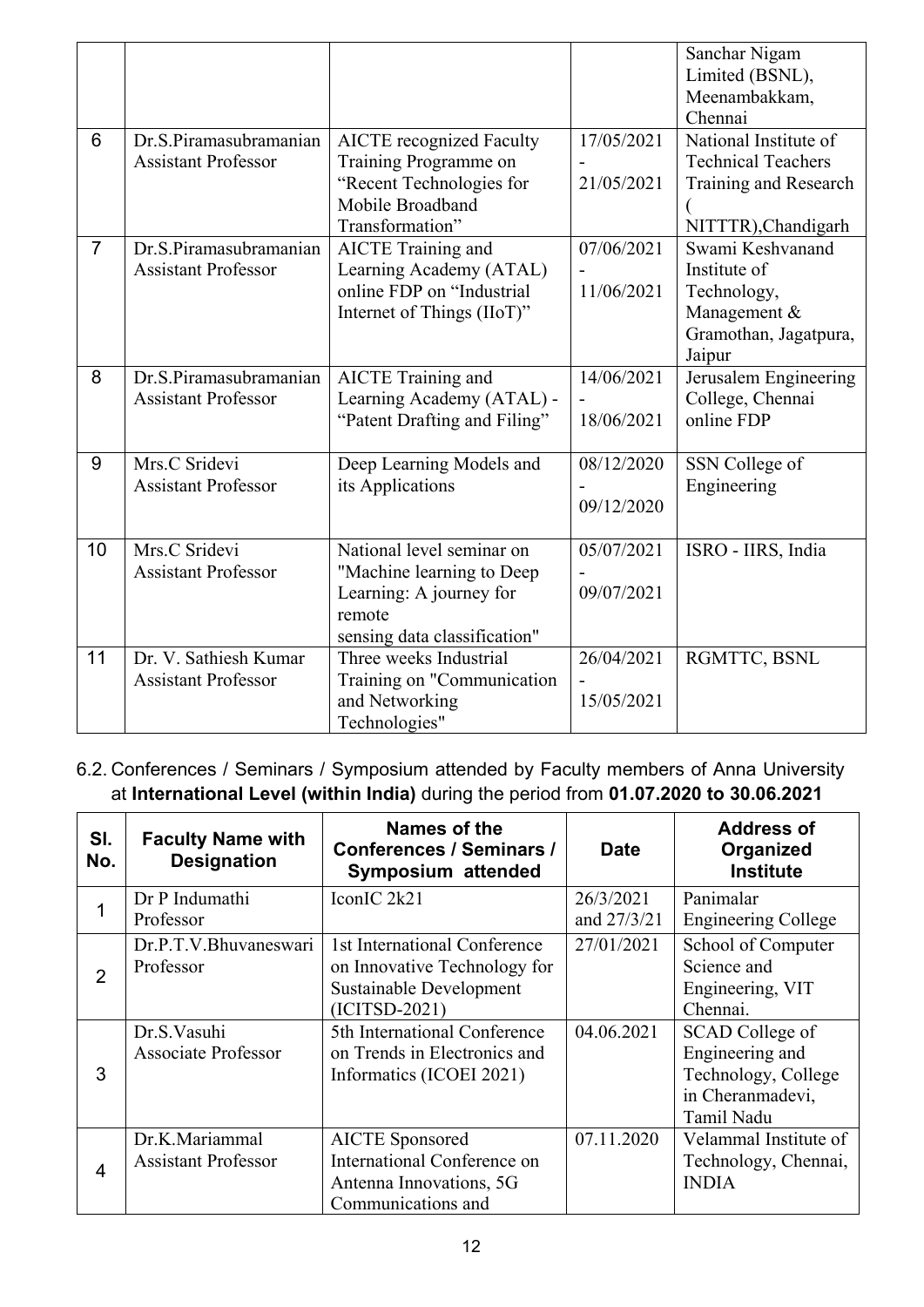|                |                            | Network Technologies<br>(ICA5NT 2020)- Title:"FIR |             |                       |
|----------------|----------------------------|---------------------------------------------------|-------------|-----------------------|
|                |                            | Filter Architecture using                         |             |                       |
|                |                            | Retiming and CSLA"                                |             |                       |
|                | Dr.C Sridevi               | <b>International level Short</b>                  | 07/07/2021  | E & ICT Academy       |
|                | <b>Assistant Professor</b> | Course on "2-week online"                         |             | NIT Warangal &        |
|                |                            | FDP on, "Speech, audio and                        | 17/07/2021  | <b>UCE</b>            |
| 5              |                            | image processing using deep                       |             | Ramanathapuram,       |
|                |                            | learning techniques: Research                     |             | India                 |
|                |                            | issues, innovation and                            |             |                       |
|                |                            | applications"                                     |             |                       |
|                | Dr.C Sridevi               | Short Course on "Online FDP                       | 22/02/2021  | <b>ATAL - AICTE</b>   |
| 6              | <b>Assistant Professor</b> | on Artificial Intelligence"                       |             |                       |
|                |                            |                                                   | 26/02/2021  |                       |
| $\overline{7}$ | Dr.C Sridevi               | "Short Term Course on                             | 15/03/2021  | IIT - Varanasi, India |
|                | <b>Assistant Professor</b> | Advances in Medical                               |             |                       |
|                |                            | Imaging"                                          | 19/03/2021  |                       |
| 8              | Dr. G. Balamurugan         | 9th International Conference                      | 25/06/2021- | Departments of        |
|                | <b>Assistant Professor</b> | on Frontiers of Intelligent                       | 26/06/2021  | Computer Science &    |
|                |                            | Computing: Theory and                             |             | Engineering and       |
|                |                            | Applications (FICTA 2021)                         |             | Electronics &         |
|                |                            |                                                   |             | Communication         |
|                |                            |                                                   |             | Engineering. National |
|                |                            |                                                   |             | Institute of          |
|                |                            |                                                   |             | Technology Mizoram,   |
|                |                            |                                                   |             | India                 |
| 9              | Dr. V. Sathiesh Kumar      | Conference on Computer                            | 04/12/2020  | <b>IIIT Allahabad</b> |
|                | <b>Assistant Professor</b> | Vision and Image Processing                       |             |                       |
|                |                            | (CVIP-2020), IIIT Allahabad                       | 06/12/2020  |                       |

6.3 Conferences / Seminars / Symposium attended by Faculty members at **International Level (outside India)** at other countries during the period from **01.07.2020 to 30.06.2021**

| SI.<br>No. | <b>Faculty Name</b><br>with Designation | Name of the<br><b>Programme</b><br>attended | Name of the<br>Country<br>visited | Name of<br><b>Travel grant</b><br>used | <b>Date</b> |
|------------|-----------------------------------------|---------------------------------------------|-----------------------------------|----------------------------------------|-------------|
| Nil        |                                         |                                             |                                   |                                        |             |

6.4. Guest Lectures delivered by Anna University Faculty members at other Institute during the period from **01.07.2020 to 30.06.2021**

| SI.<br>No. | <b>Name of the Faculty</b><br><b>Member</b> | <b>Designation</b> | Name of the<br>programme | <b>Address of</b><br>Organized<br><b>Institute</b> | <b>Date</b> |
|------------|---------------------------------------------|--------------------|--------------------------|----------------------------------------------------|-------------|
|            | Dr.M.Ganesh Madhan                          | Professor          | Webinar on               | Department of                                      | 11.7.2020   |
|            |                                             |                    | Trends in EMI            | Electronics and                                    |             |
|            |                                             |                    | and EMC                  | Communication                                      |             |
|            |                                             |                    |                          | Engineering                                        |             |
|            |                                             |                    |                          | St.Joseph's                                        |             |
|            |                                             |                    |                          | College of                                         |             |
|            |                                             |                    |                          | Engineering,                                       |             |
|            |                                             |                    |                          | Sriperumpudur                                      |             |
|            |                                             |                    |                          |                                                    |             |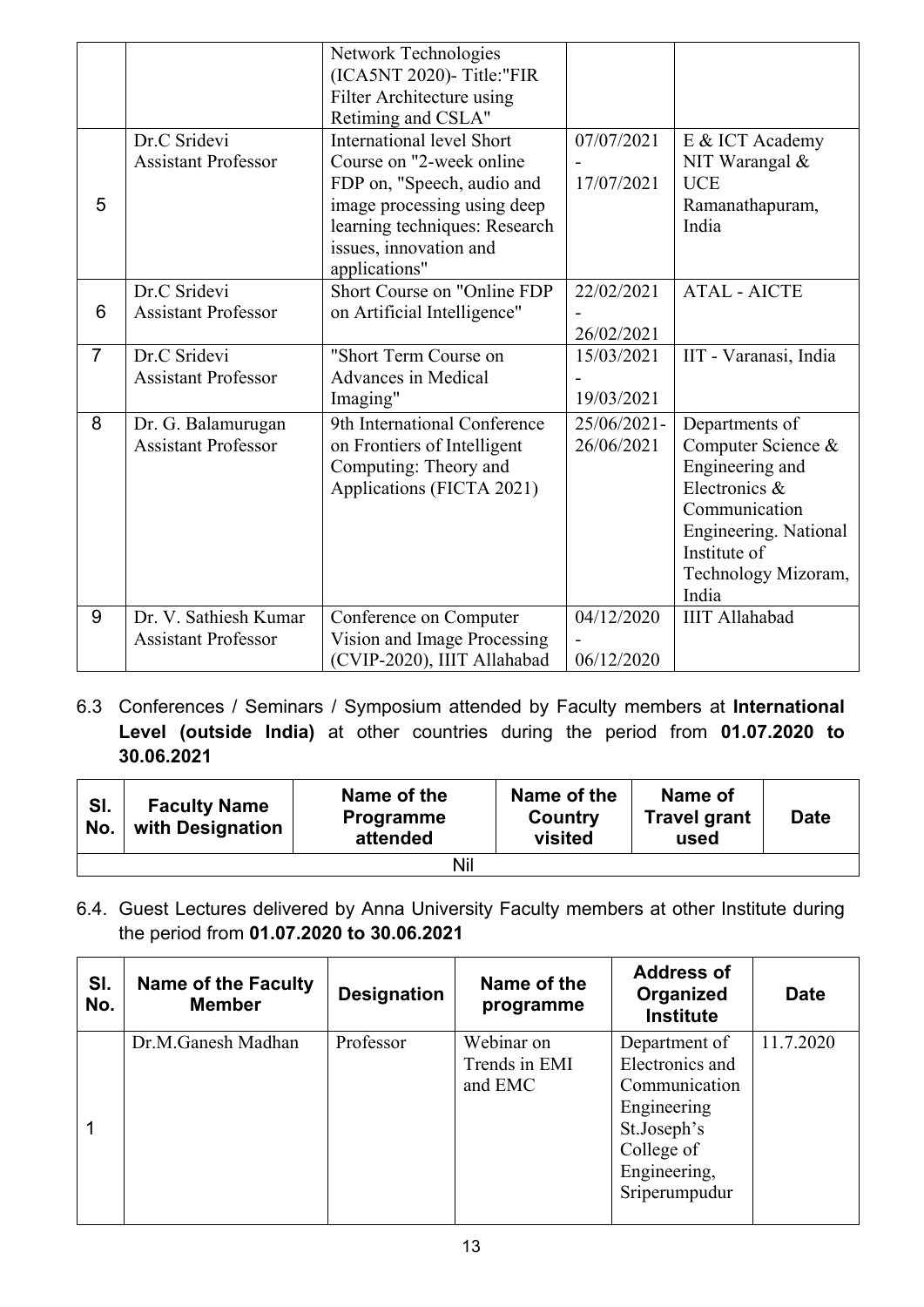|                | Dr.M.Ganesh Madhan  | Professor              | <b>TEQIP III</b>                           | Electronics                    | 13 <sup>th</sup> |
|----------------|---------------------|------------------------|--------------------------------------------|--------------------------------|------------------|
|                |                     |                        | Sponsored Short                            | Engineering                    | October          |
|                |                     |                        | Term Training                              | Department                     | 2020             |
|                |                     |                        | Program on                                 | Sardar                         |                  |
| $\overline{2}$ |                     |                        | Recent trends in                           | Vallabhai                      |                  |
|                |                     |                        | <b>RF</b> Technology                       | National                       |                  |
|                |                     |                        | for 5G and IoT                             | Institute of                   |                  |
|                |                     |                        | (Online)                                   | Technology,                    |                  |
|                |                     |                        |                                            | Surat                          |                  |
|                | Dr.M.Ganesh Madhan  | Professor              | Complete Matlab                            | Electronics and                | 24th April       |
|                |                     |                        | <b>Essentials leading</b>                  | Communication                  | 2021.            |
|                |                     |                        | to application                             | Engineering                    |                  |
|                |                     |                        | Development<br>(Online)                    | Department Sri<br>Venkateswara |                  |
| 3              |                     |                        |                                            | College of                     |                  |
|                |                     |                        |                                            | Engineering,                   |                  |
|                |                     |                        |                                            | Sriperumbudur                  |                  |
|                |                     |                        |                                            | in association                 |                  |
|                |                     |                        |                                            | with IETE                      |                  |
|                |                     |                        |                                            |                                |                  |
|                | Dr.S.P.Joy Vasantha | Associate              | One day National                           | Dr.Sivanthi                    | 8/4/2021         |
|                | Rani                | Professor              | e-conference on                            | Aditanar                       |                  |
|                |                     |                        | "Recent trends in                          | College of                     |                  |
|                |                     |                        | Electronics, VLSI,                         | Engineering,                   |                  |
| 4              |                     |                        | Embedded                                   | Tiruchendur -                  |                  |
|                |                     |                        | systems,                                   | 628215                         |                  |
|                |                     |                        | Communication                              |                                |                  |
|                |                     |                        | and Networking"                            |                                |                  |
|                | Dr.G.Kavitha        | Associate              | Three Day                                  | Department of                  | 28-05-2021       |
|                |                     | Professor              | Workshop on                                | Instrumentation                |                  |
|                |                     |                        | Recent Trends in                           | and Control                    |                  |
|                |                     |                        | Biomedical                                 | Engineering                    |                  |
| 5              |                     |                        | Instrumentation                            | National                       |                  |
|                |                     |                        | and Assistive                              | Institute of                   |                  |
|                |                     |                        | Technology" (on-                           | Technology,                    |                  |
|                |                     |                        | line mode only)<br>under SPARC             | Tiruchirappalli                |                  |
|                |                     |                        |                                            |                                |                  |
|                | Dr.G.Kavitha        | Associate              | programme<br>"Two weeks                    | Sri Sai Ram                    | 29-03-2021       |
|                |                     | Professor              | Faculty                                    | Engineering                    |                  |
|                |                     |                        | Development                                | College                        |                  |
|                |                     |                        | Programme (FDP)                            |                                |                  |
|                |                     |                        | on "Machine                                |                                |                  |
| 6              |                     |                        | Learning                                   |                                |                  |
|                |                     |                        | Techniques for                             |                                |                  |
|                |                     |                        | imaging and                                |                                |                  |
|                |                     |                        | Healthcare with                            |                                |                  |
|                |                     |                        | Python"                                    |                                |                  |
|                | Dr.K.Mariammal      | Assistant<br>Professor | Sponsored Online<br><b>Six Day Faculty</b> | Department of<br>ECE, PSNA     | 01.06.2021       |
|                |                     |                        | Development                                | College of                     |                  |
| $\overline{7}$ |                     |                        | Training                                   | Engineering and                |                  |
|                |                     |                        | Programme on Ad                            | Technology,                    |                  |
|                |                     |                        | hoc and Wireless                           | Dindigul                       |                  |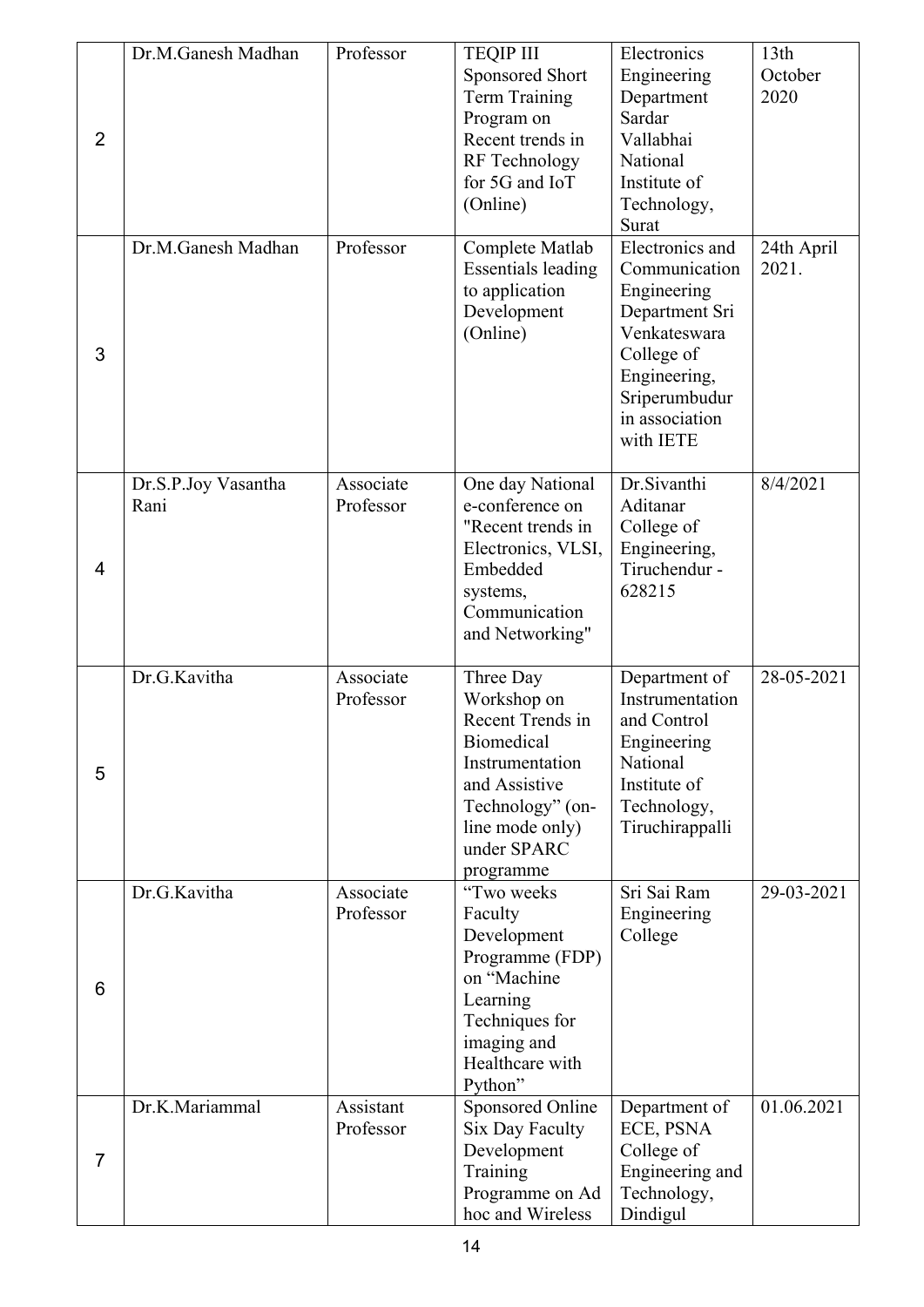|    |                        |                        | <b>Sensor Networks</b><br>(EC8702)                                                                                                      |                                                                                   |                                          |
|----|------------------------|------------------------|-----------------------------------------------------------------------------------------------------------------------------------------|-----------------------------------------------------------------------------------|------------------------------------------|
| 8  | Dr.Rimmya C            | Assistant<br>Professor | Webniar on<br>Microwave Filter<br>Design                                                                                                | Sri Renganathar<br>Institute of<br>Engineering and<br>Techology                   | 29/10/2020                               |
| 9  | Dr.S.Piramasubramanian | Assistant<br>Professor | <b>Optical Fiber</b><br>Measurements                                                                                                    | Vellammal<br>Engineering<br>College,<br>Chennai                                   | 17/08/2020                               |
| 10 | Mrs.A.Divya            | Assistant<br>Professor | Introduction to<br><b>Image Processing</b>                                                                                              | QIS College of<br>Engineering and<br>Technology<br>(Ongole,<br>Andhra<br>Pradesh) | 24.9.2020                                |
| 11 | Dr. V. Sathiesh Kumar  | Assistant<br>Professor | AICTE sponsored<br>2 Weeks online<br>FDP on<br>Applications of<br>Machine learning<br>and Deep learning<br>in Electrical<br>Engineering | Kamaraj<br>College of<br>Engineering and<br>Technology                            | 25/01/2021,<br>29/01/2021,<br>30/01/2021 |

6.5 Honours / Awards received from State / National / International bodies by Anna University Faculty members during the period from **01.07.2020 to 30.06.2021**

| SI.<br>No. | Name of the Faculty<br><b>Member</b> | <b>Designation</b> | <b>Name of the Honour</b><br>/ Award | Name of the Institute<br>/ Organization issued<br>the Honours / Awards |
|------------|--------------------------------------|--------------------|--------------------------------------|------------------------------------------------------------------------|
| 1.         | Dr. G. Balamurugan                   | Assistant          | NPTEL Topper 2% -                    | <b>IIT Kharagpur</b>                                                   |
|            |                                      | Professor          | <b>Silver Medal</b>                  |                                                                        |
| 2.         | Dr. V. Sathiesh Kumar                | Assistant          | <b>TNSCST Young</b>                  | Tamilnadu State Council                                                |
|            |                                      | Professor          | Scientist Fellowship for             | for Science and                                                        |
|            |                                      |                    | the year $2019 - 2020$               | Technology                                                             |
|            |                                      |                    | has been awarded to                  |                                                                        |
|            |                                      |                    | carry out research                   |                                                                        |
|            |                                      |                    | activity at IIT Indore for           |                                                                        |
|            |                                      |                    | a period of two months               |                                                                        |

7) Details of Visitors to the Departments/Centres/Institute other than Anna University Faculty members during the period from **01.07.2020 to 30.06.2021**

| SI.<br>No. | Name of the<br>visitor | <b>Designation</b> | <b>Address of</b><br>office /<br>organization | <b>Purpose of</b><br>visit | Date of visit |
|------------|------------------------|--------------------|-----------------------------------------------|----------------------------|---------------|
| Nil        |                        |                    |                                               |                            |               |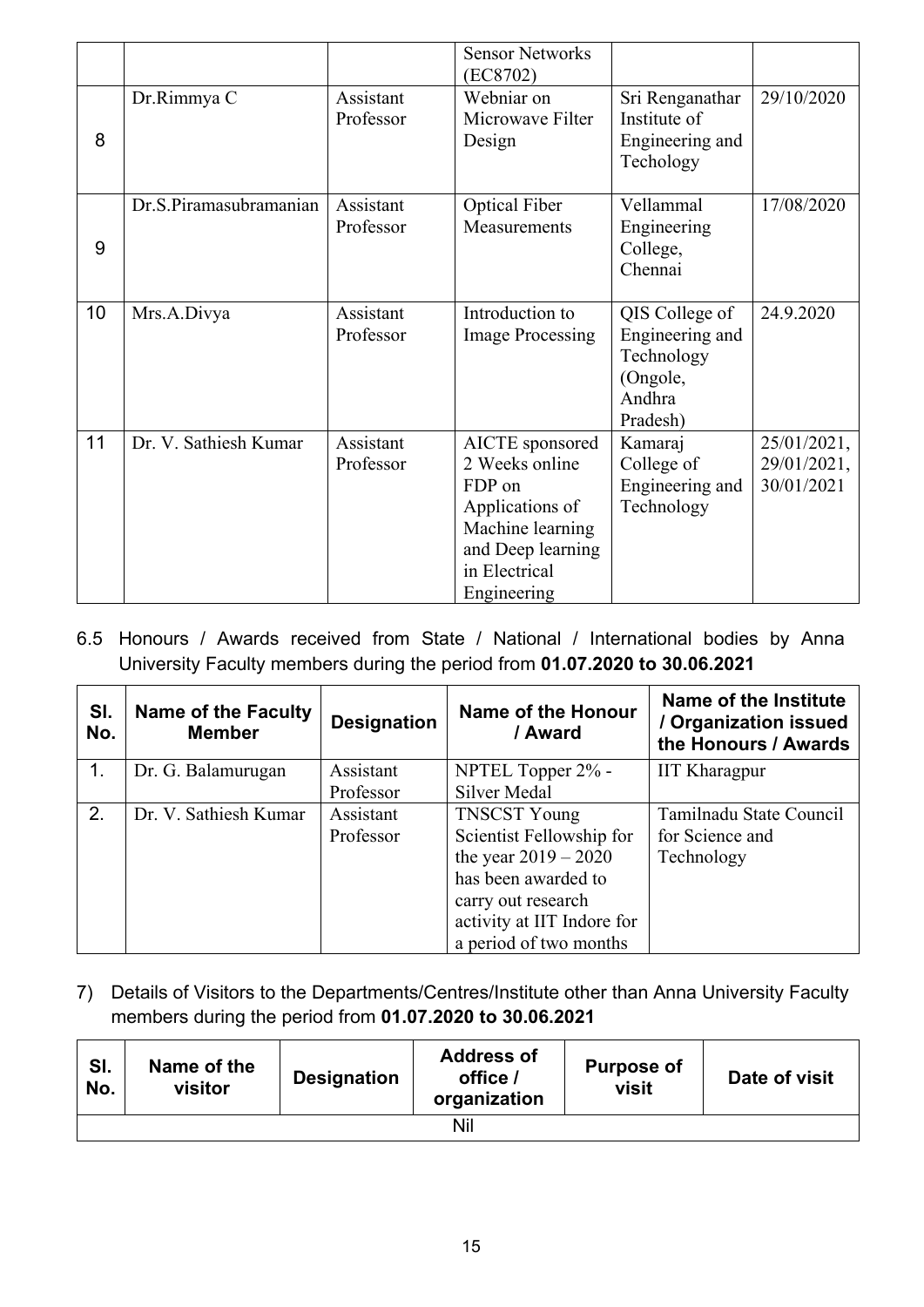8) New Equipment / Instruments purchased costing above **Rs.5.00 lakh** during the period from **01.07.2020 to 30.06.2021**

| SI.<br>No.     | Name of the New<br><b>Equipment / Instrument</b><br>purchased            | Nature of work / Function of<br>the Equipment / Instrument | <b>Purchase cost</b><br>(above Rs. 5.00 Lakh) |
|----------------|--------------------------------------------------------------------------|------------------------------------------------------------|-----------------------------------------------|
| 1              | Desktop computer - Acer i7<br>Model (20 Nos.)                            | For Laboratories                                           | $Rs.10.26$ Lakhs                              |
| 2              | Desktop computer - Acer i7<br>Model (13 Nos.)                            | For Laboratories                                           | Rs.6.67 Lakhs                                 |
| 3              | Academic Site License<br>Teaching standard Service<br>program - 25 users | For Lab View Teaching - Lab<br>Modernization               | Rs.9.97 Lakhs                                 |
| $\overline{4}$ | Qualnet 9.2 version - 5<br>users Academic License                        | Lab Modernization                                          | Rs.9.98 Lakhs                                 |

9) a. Research Papers presented in **National** Conferences / Seminars / Symposium / Workshop during the period from **01.07.2020 to 30.06.2021**

| SI.<br>No.     | <b>Faculty Name with</b><br><b>Designation</b> | <b>Title of the</b><br><b>Research</b><br>paper<br>presented                                                                            | Name of the<br><b>National</b><br><b>Conference</b><br>/Seminar /<br>Symposium                                                   | <b>Venue</b>                                       | <b>Date</b>                   |
|----------------|------------------------------------------------|-----------------------------------------------------------------------------------------------------------------------------------------|----------------------------------------------------------------------------------------------------------------------------------|----------------------------------------------------|-------------------------------|
| 1.             | Dr.M.Ganesh Madhan                             | Performance<br>Evaluation of<br>Free Space<br><b>Optical Link</b><br>driven by<br>temperature<br>dependent<br>Quantum Cascade<br>Lasers | <b>IV</b> National<br>Workshop on<br>Optics &<br>Photonics: Theory<br>& Computational<br>Techniques,<br><b>OPTCT-2020</b>        | <b>IIT Roorkee</b>                                 | $26-27th$<br>December<br>2020 |
| $\overline{2}$ | Dr.M.Ganesh Madhan                             | Design and<br>development of<br>capacitive sensor<br>for water quality<br>assessment                                                    | National<br>Symposium on<br>Instrumentation<br>$(NSI-42)$ ,<br>symposium<br>organized by<br>Instrumentation<br>Society of India  | DRDO,<br>KCT, Online<br>mode                       | Dec $28 -$<br>29, 2020        |
| 3              | Dr.M.Ganesh Madhan                             | Estimation of The<br>Percentage of<br>Water in Milk<br>Samples by Laser<br><b>Based Image</b><br>Processing<br>Technique"               | National<br>Symposium on<br>Instrumentation<br>$(NSI-42)$ ,<br>symposium<br>organized by<br>Instrumentation<br>Society of India, | DRDO,<br>KCT, Online<br>mode                       | Dec 28-<br>29, 2020           |
| 4              | Dr P Indumathi                                 | Detection of<br>Diabetic<br>Retinopathy using<br>deep<br>convolutional<br>neural networks                                               | <b>ICCVBIC 2020</b>                                                                                                              | online (RVS<br>Technical<br>Campus,<br>Coimbatore) | $19-20$<br>November<br>2020   |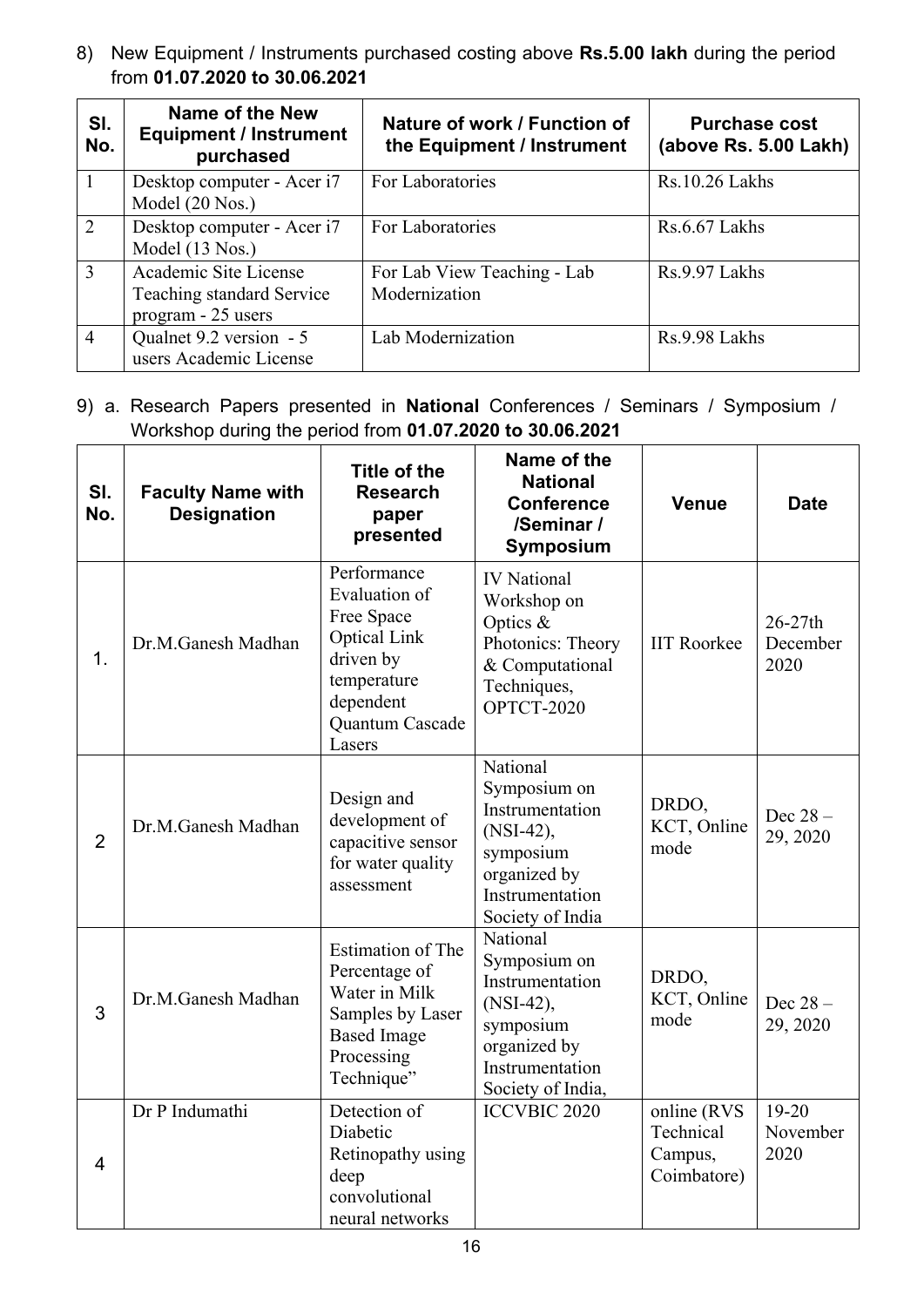| 5 | Dr.S.Vasuhi                                         | Image<br>Steganography:<br>2-Bit XOR<br>Algorithm Used<br>In YCbCr Color<br>Model With<br>Crypto-algorithm | <b>IEEE 4th</b><br>International<br>Conference on<br>Computer,<br>Communication<br>and Signal<br>Processing<br>(ICCCSP) | Sri<br>Sivasubrama<br>niya Nadar<br>College of<br>Engineering<br>Kalavakkam<br>Tamil Nadu<br>603110 | 28.<br>09.2020 |
|---|-----------------------------------------------------|------------------------------------------------------------------------------------------------------------|-------------------------------------------------------------------------------------------------------------------------|-----------------------------------------------------------------------------------------------------|----------------|
| 6 | Dr. V. Sathiesh Kumar<br><b>Assistant Professor</b> | Face-Spoof<br>detection using<br>VGG-Face<br>Architecture                                                  | National virtual<br>conference on<br>Advanced<br>Informatics,<br>Electronics and<br>Vision<br>(NCAIEV21)                | Dept. of<br>ECE, Dr.<br>Mahalingam<br>College of<br>Engineering<br>and<br>Technology,<br>Pollachi   | 23/04/2021     |

b. Research Papers presented in **International** Conferences / Seminars / Symposium / Workshop during the period from **01.07.2020 to 30.06.2021**

| SI.<br>No.     | <b>Faculty Name with</b><br><b>Designation</b>            | <b>Title of the</b><br><b>Research</b><br>paper<br>presented                                                                               | Name of the<br><b>International</b><br><b>Conference</b><br>/Seminar /<br>Symposium                                    | <b>Venue</b>                                                               | <b>Date</b>                   |
|----------------|-----------------------------------------------------------|--------------------------------------------------------------------------------------------------------------------------------------------|------------------------------------------------------------------------------------------------------------------------|----------------------------------------------------------------------------|-------------------------------|
| 1              | Dr.M.Ganesh Madhan<br>Professor                           | Design And<br>Simulation Of<br>Multilayer Patch<br>Antenna Structure<br>For Engine Oil<br>Sensor<br>Application                            | ", International<br>Conference on<br>VLSI &<br>Microwave and<br>Wireless<br>Technologies<br>$(ICVMWT -$<br>2021)       | Madan<br>Mohan<br>Malaviya<br>University<br>of<br>Technology,<br>Gorakhpur | $20 - 21$<br>March, 2021      |
| $\overline{2}$ | Dr P Indumathi<br>Professor                               | Lane detection<br>and tracking<br>algorithm based<br>on curve fitting<br>model                                                             | IconIc 2k21                                                                                                            | online<br>(Panimalar<br>Engineering<br>College)                            | 26/3/2021<br>and<br>27/3/2021 |
| 3              | Dr.P.T.V.Bhuvaneswari<br>Professor                        | Improving<br>Throughput in<br>Sub-Nyquist<br><b>Spectrum Sensing</b><br>Using a Cluster<br>Model for<br>Cognitive Radio<br><b>Networks</b> | <b>ICITSD-2021</b>                                                                                                     | School of<br>Computer<br>Science and<br>Engineering<br>, VIT,<br>Chennai.  | 27/01/2021                    |
| 4              | Dr.S.P.Joy Vasantha<br>Rani<br><b>Associate Professor</b> | Deep Learning<br>based Soft Sensor<br>for Bioprocess<br>Application                                                                        | <b>IEEE</b> Second<br>International<br>Conference on<br>Control,<br>Measurement and<br>Instrumentation<br>(CMI), India | India                                                                      | $8/01/2021 -$<br>10/01/2021   |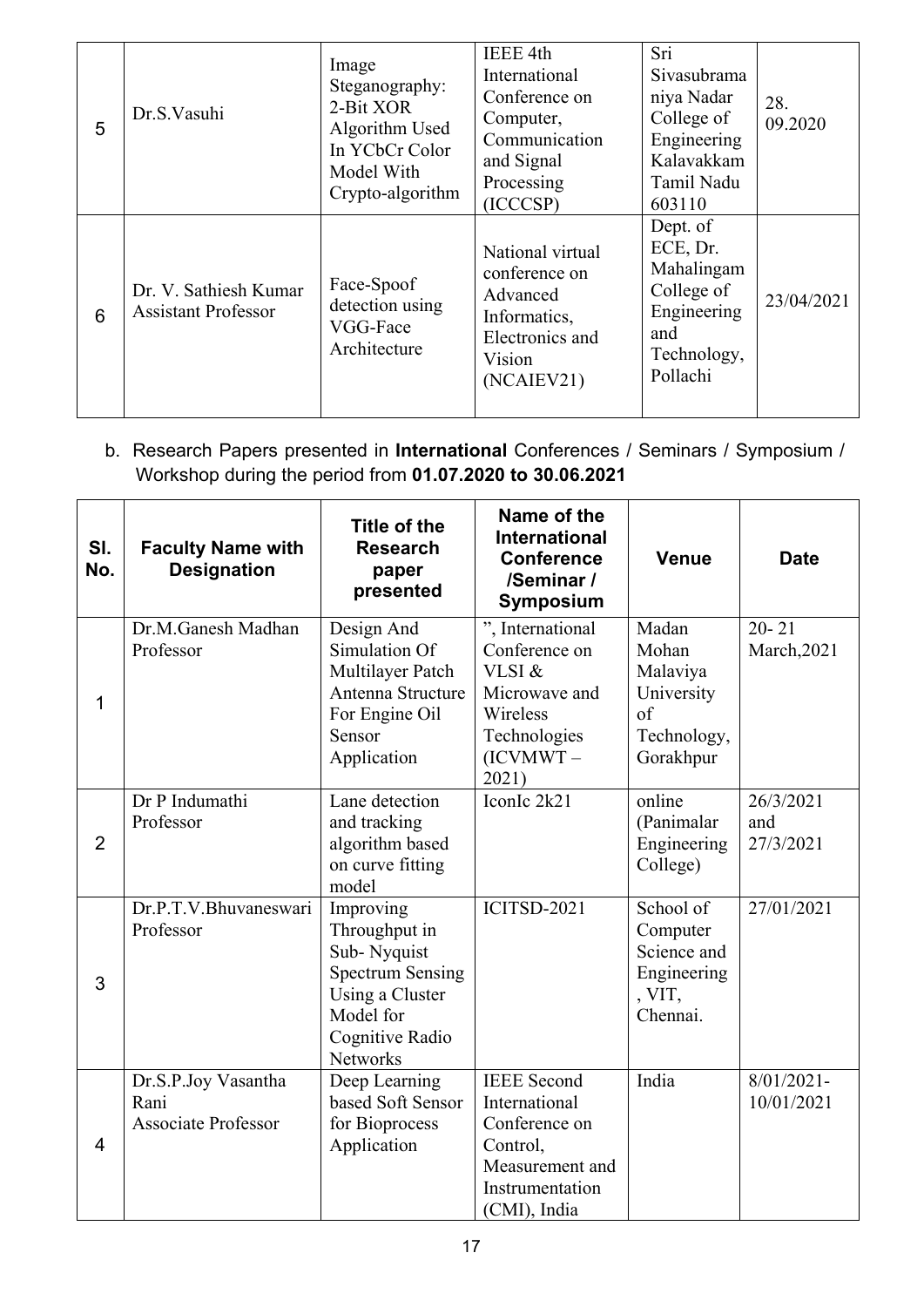|                | Dr.G.Kavitha               | <b>Integrated Harris</b> | International     | NIT,         | 10-09-2020   |
|----------------|----------------------------|--------------------------|-------------------|--------------|--------------|
|                | <b>Associate Professor</b> | Hawks                    | Conference on     | Calicut,     | to 12-09-    |
|                |                            | Optimization             | Computational     | Kerala       | 2020         |
|                |                            | <b>Based Classifier:</b> | Sciences:         | (presented   |              |
| 5              |                            | An Approach to           | Modelling,        | in online    |              |
|                |                            | Cardiovascular           | Computing and     | mode)        |              |
|                |                            | Disorder                 | Soft Computing    |              |              |
|                |                            | Prediction               | (CSMCS 2020)      |              |              |
|                | Dr.S.Vasuhi                | Resource                 | 5th International | <b>SCAD</b>  | 04.06.2021   |
|                | <b>Assistant Professor</b> | Allocation               | Conference on     | College of   |              |
|                |                            | Approach for             | Trends in         | Engineering  |              |
|                |                            | <b>Hybrid Cognitive</b>  | Electronics and   | and          |              |
| 6              |                            | Visible Light            | Informatics       | Technology,  |              |
|                |                            | Communication            | (ICOEI 2021)      | College in   |              |
|                |                            |                          |                   | Cheranmade   |              |
|                |                            |                          |                   | vi, Tamil    |              |
|                |                            |                          |                   | Nadu         |              |
|                |                            |                          |                   |              |              |
| $\overline{7}$ | Dr.K.Mariammal             | Design of                | <b>AICTE</b>      | Velammal     | 07.11.2020   |
|                | <b>Assistant Professor</b> | Adjustable               | Sponsored         | Institute of |              |
|                |                            | Digital Filter for       | International     | Technology,  |              |
|                |                            | <b>SDR</b> Applications  | Conference on     | Chennai,     |              |
|                |                            |                          | Antenna           | <b>INDIA</b> |              |
|                |                            |                          | Innovations, 5G   | (Online      |              |
|                |                            |                          | Communications    | mode)        |              |
|                |                            |                          | and Network       |              |              |
|                |                            |                          | Technologies      |              |              |
|                |                            |                          | (ICA5NT 2020)     |              |              |
| 8              | Dr. G. Balamurugan         | Anti-Jamming             | 9th International | National     | 25.06.2021-  |
|                | <b>Assistant Professor</b> | Wireless                 | Conference on     | Institute of | 26.06.2021   |
|                |                            | Communication            | Frontiers of      | Technology   |              |
|                |                            | <b>Using Chaos</b>       | Intelligent       | Mizoram,     |              |
|                |                            | <b>Based Code</b>        | Computing:        | India        |              |
|                |                            | <b>Selection Spread</b>  | Theory and        |              |              |
|                |                            | Spectrum                 | Applications      |              |              |
|                |                            | Technique                |                   |              |              |
| 9              | Dr. V. Sathiesh Kumar      | Positioning the 5-       | International     | <b>SSN</b>   | 25/04/2021 - |
|                | <b>Assistant Professor</b> | <b>DOF Robotic</b>       | conference on     | College of   | 27/04/2021   |
|                |                            | ARM using single         | Biosignals,       | Engineering  |              |
|                |                            | stage Deep CNN           | Images and        |              |              |
|                |                            | model                    | Instrumentation   |              |              |

## 10) Research papers published in Journals during the period from **01.07.2020 to 30.06.2021**

| SI.<br>No. | Name of the Title                                                                                                         | <b>Author's Name</b> | Name of the<br><b>Publisher</b>                                              | Month &<br>Year |
|------------|---------------------------------------------------------------------------------------------------------------------------|----------------------|------------------------------------------------------------------------------|-----------------|
|            | Simulations of Mode Division<br>Multiplexed Free Space Optics<br>with Photonics Traversal Filter<br>using Multi-Mode Fibe | Dr. P. Prakash       | Journal of<br>Microelectronics,<br>Electronic<br>Components and<br>Materials | Dec-2020        |

a. Research papers published In **National Journals**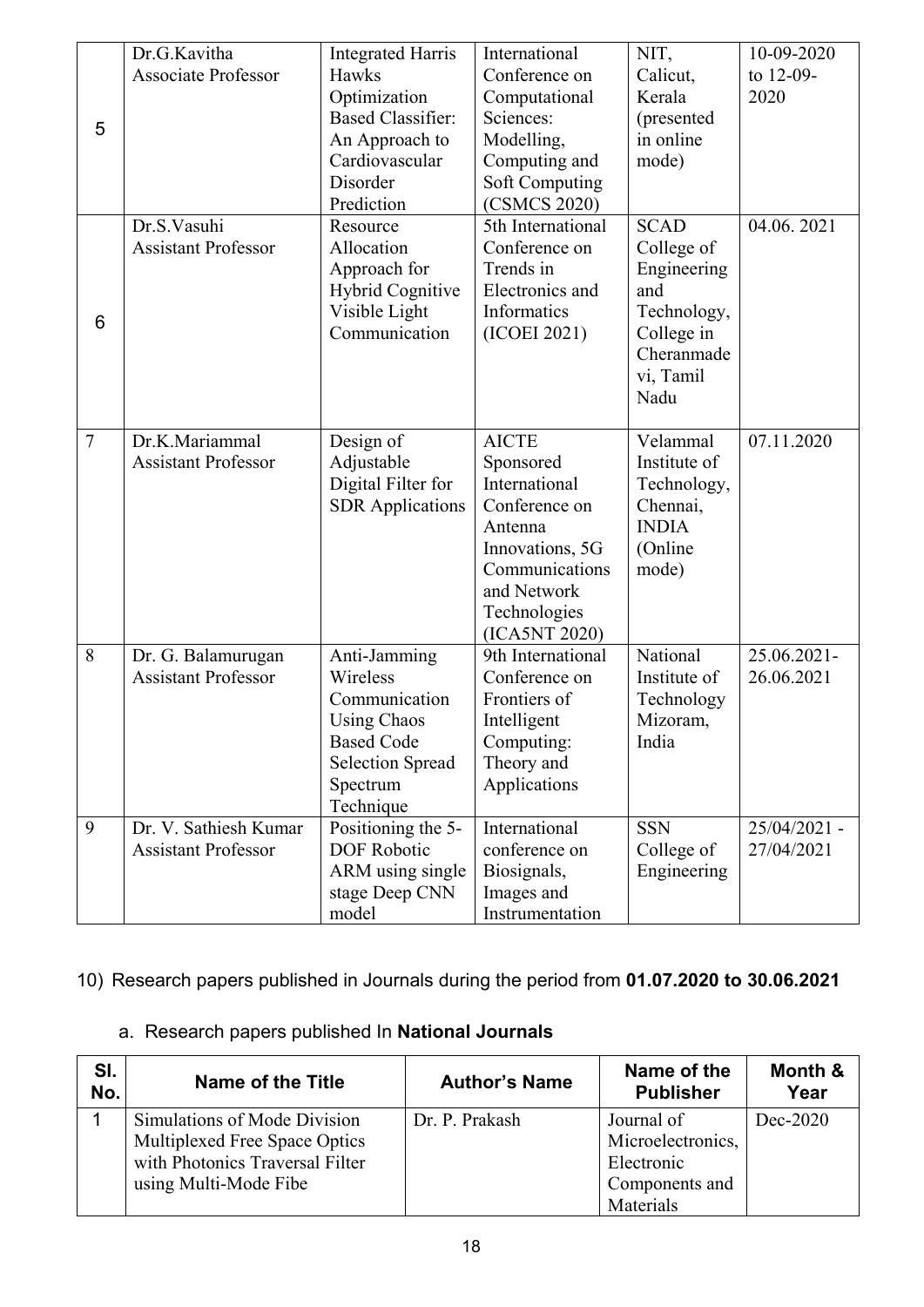| 2 | Non-Invasive Vibration             | Dr.Meganathan D       | <b>IEEE</b> Sensor   | $Jan-2021$ |
|---|------------------------------------|-----------------------|----------------------|------------|
|   | Measurement for Diagnosis of       |                       |                      |            |
|   | Bearing Faults in 3-Phase Squirrel |                       |                      |            |
|   | Cage Induction Motor Using         |                       |                      |            |
|   | Microwave Sensor                   |                       |                      |            |
| 3 | Adaptive density based data        | Dr.S.Vasuhi           | Journal of           | July-2020  |
|   | mining technique for detection of  |                       | Intelligent $\&$     |            |
|   | abnormalities in traffic video     |                       | <b>Fuzzy Systems</b> |            |
|   | surveillance                       |                       |                      |            |
| 4 | An efficient Inception V2 based    | Dr. V. Sathiesh Kumar | <b>IET</b> Image     | Feb-2020   |
|   | Deep Convolutional Neural          |                       | Processing           |            |
|   | Network for Real-Time Hand         |                       |                      |            |
|   | <b>Action Recognition</b>          |                       |                      |            |

## b. Research papers published In **International Journals**

| SI.<br>No.     | <b>Name of the Title</b>                                                                                                                           | <b>Author's Name</b> | Name of the<br><b>Publisher</b>                                                | Month &<br>Year   |
|----------------|----------------------------------------------------------------------------------------------------------------------------------------------------|----------------------|--------------------------------------------------------------------------------|-------------------|
| 1.             | Spiking Neural Network based<br>on Joint Entropy of Optical<br>Flow Features for Human<br><b>Action Recognition</b>                                | Dr.Mala John         | Springer-Verlag                                                                | $Dec-20$          |
| $\overline{2}$ | Study of Gain Switching in<br>Vertical Cavity Surface<br><b>Emitting Laser under Different</b><br><b>Electrical Pulse Inputs</b>                   | Dr.M. Ganesh Madhan  | Defense Science<br>Journal, DESIDOC                                            | September<br>2020 |
| 3.             | Performance Analysis of<br>Dispersion Compensation<br>Schemes with Delay Line Filter                                                               | Dr.M. Ganesh Madhan  | Informacije MIDEM-<br>Journal of<br>Microelectronics                           | December<br>2020  |
| 4.             | Impedance Characteristics of<br>Mid Infra red Quantum<br><b>Cascade Lasers</b>                                                                     | Dr.M. Ganesh Madhan  | Optics and Laser<br>Technology, Elsevier                                       | February<br>2021  |
| 5.             | Performance evaluation of Free<br>space optical link<br>by incorporating the device<br>parameters of Quantum<br>Cascade Laser based<br>transmitter | Dr.M. Ganesh Madhan  | Laser Physics Letters,<br><b>IOP</b> Publications                              | March 2021        |
| 6.             | Graphene based Microstrip<br>Antenna for Triple and Quad<br><b>Band Operation at Terahertz</b><br>Frequencies                                      | Dr.M. Ganesh Madhan  | <b>OPTIK</b> – International<br>Journal of Light and<br><b>Electron Optics</b> | April 2021        |
| 7 <sub>1</sub> | A compact antenna structure<br>for circular polarized terahertz<br>radiation                                                                       | Dr.M. Ganesh Madhan  | <b>OPTIK</b> - International<br>Journal of Light and<br><b>Electron Optics</b> | April 2021        |
| 8.             | Analysis of Distortion<br>Reduction in 1.3µm Transistor<br>Laser using Schottky Diode<br>based Predistortion Network                               | Dr.M. Ganesh Madhan  | <b>OPTIK</b> – International<br>Journal of Light and<br><b>Electron Optics</b> | April 2021        |
| 9.             | A simple equivalent circuit<br>model of photoconductive<br>dipole antenna for the study of<br>Terahertz intensity modulation                       | Dr.M. Ganesh Madhan  | <b>Optical and Quantum</b><br>Electronics                                      | March 2021        |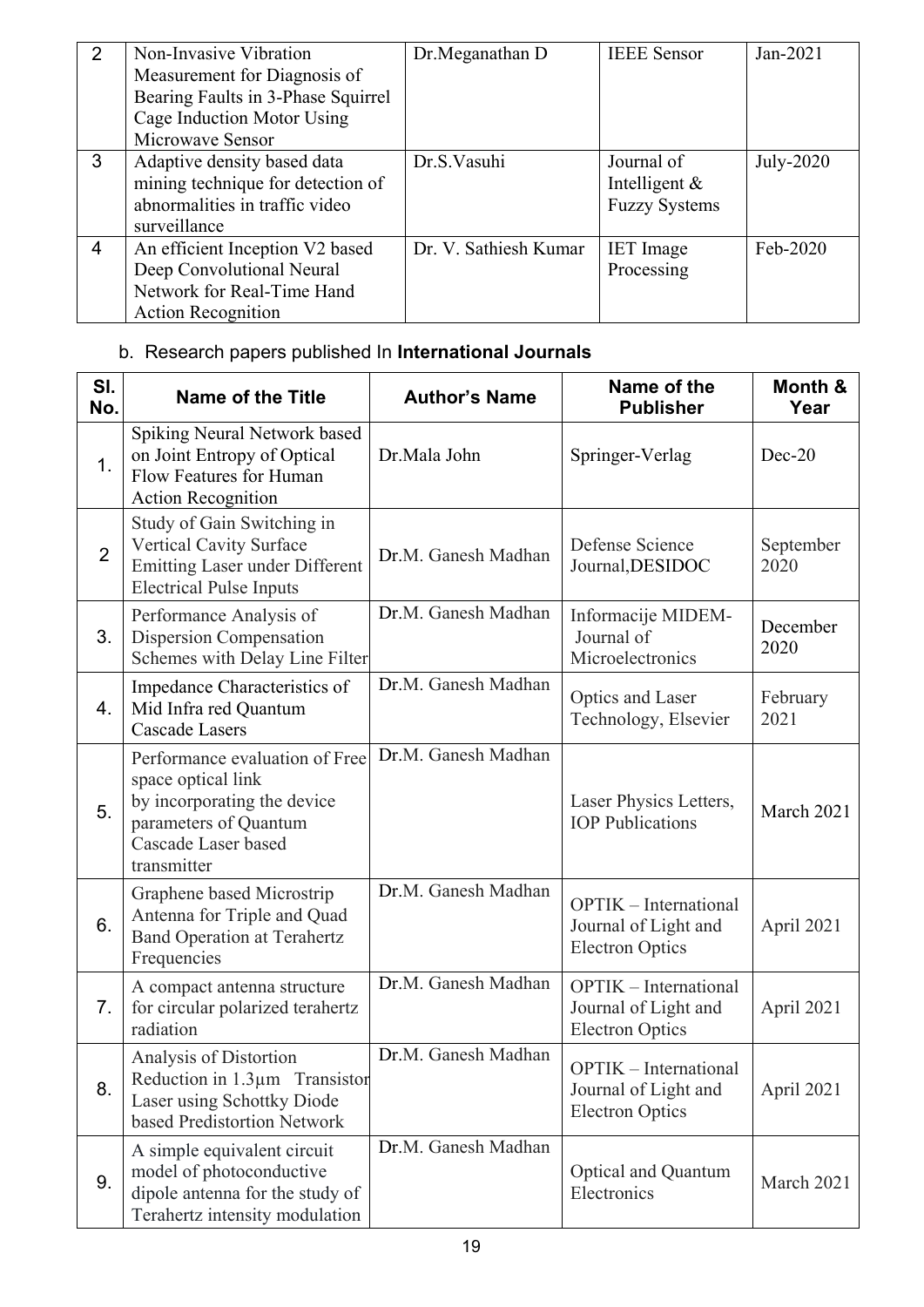| 10 <sup>°</sup><br>11 | Performance Evaluation of<br>Free Space Optical Link<br>driven by Gain Switched<br>Temperature Dependent<br>Quantum Cascade Lasers<br>Simulation studies on<br>Polarization modulated<br>Vertical cavity surface<br>emitting laser for combined<br>fiber and free space optical<br>links | Dr.M. Ganesh Madhan<br>Dr.M.Ganesh Madhan | Laser Physics Letters,<br><b>IOP</b> Publications<br>OPTIK - International<br>Journal of Light and<br>Electron Optics,<br>Elsevier GmbH,<br>Elsevier | April 2021<br>$Oct-20$ |
|-----------------------|------------------------------------------------------------------------------------------------------------------------------------------------------------------------------------------------------------------------------------------------------------------------------------------|-------------------------------------------|------------------------------------------------------------------------------------------------------------------------------------------------------|------------------------|
| 12 <sup>°</sup>       | An Efficient Chaotic Optical<br>signal generation scheme<br>using Gain lever effect in Bi-<br><b>Section Laser diodes</b>                                                                                                                                                                | Dr.M.Ganesh Madhan                        | <b>Optics Communication</b><br>- Elsevier                                                                                                            | $Nov-20$               |
| 13                    | Effect of Collector Voltage on<br>the Large and Small Signal<br>Modulation Characteristics of<br>980 nm Transistor Laser                                                                                                                                                                 | Dr.M.Ganesh Madhan                        | Defense Science<br>Journal, DESIDOC                                                                                                                  | $Sep-20$               |
| 14                    | Joint user clustering and salp<br>based particle swarm<br>optimization algorithm for<br>power allocation in MIMO-<br><b>NOMA</b>                                                                                                                                                         | Dr P Indumathi                            | IOS press                                                                                                                                            | $Apr-21$               |
| 15                    | Design and implementation of<br><b>Secure Smart Shopping</b><br>System using Arduino                                                                                                                                                                                                     | Dr.P.T.V.Bhuvaneswar<br>1                 | International journal of<br>Innovative Technology<br>and Exploring<br>Engineering                                                                    | $Feb-21$               |
| 16                    | Maximization of Sum<br>Throughput in LTE<br>Heterogeneous Network using<br><b>Region Splitting-Based</b><br><b>Resource Partitioning Scheme</b>                                                                                                                                          | Dr.P.T.V.Bhuvaneswar<br>1                 | <b>Wireless Personal</b><br>Communication,<br>Springer US                                                                                            | $Jun-21$               |
| 17                    | An Enhanced Framework for<br>Traffic Load Balancing and<br>QoS Provisioning in SDN                                                                                                                                                                                                       | Dr.S.Indira Gandhi                        | <b>Wireless Personal</b><br>Communication                                                                                                            | August<br>2021         |
| 18                    | Compact 4-bit all optical digital<br>to analog converter based on<br>photonic crystal ring resonator                                                                                                                                                                                     | Dr.S Indira Gandhi                        | Laser physics                                                                                                                                        | Oct 2020               |
| 19                    | Intra-Vascular Ultra Sound<br><b>Image Classification System</b><br>for the Diagnosis of Coronary<br><b>Artery Disease Using</b><br><b>Adaptive Wavelet Transform</b><br>with Support Vector Machine                                                                                     | Dr.Manikandan M                           | <b>AMERICAN</b><br><b>SCIENTIFIC</b><br><b>PUBLISHERS</b>                                                                                            | Jan 2021               |
| 20                    | Design of 4-port Multi-<br><b>Channel Lattice-Form Optical</b><br><b>Band Pass Filter for Radio</b><br>over Fiber Application                                                                                                                                                            | Dr. P. Prakash                            | Solid State<br>Technology                                                                                                                            | $Jan-21$               |
| 21                    | A systematic design of novel<br>energy efficient 64-bit<br>parallel-prefix adder                                                                                                                                                                                                         | Dr.D.Meganathan                           | <b>IETE</b> Journal of<br>Research                                                                                                                   | $Jan-21$               |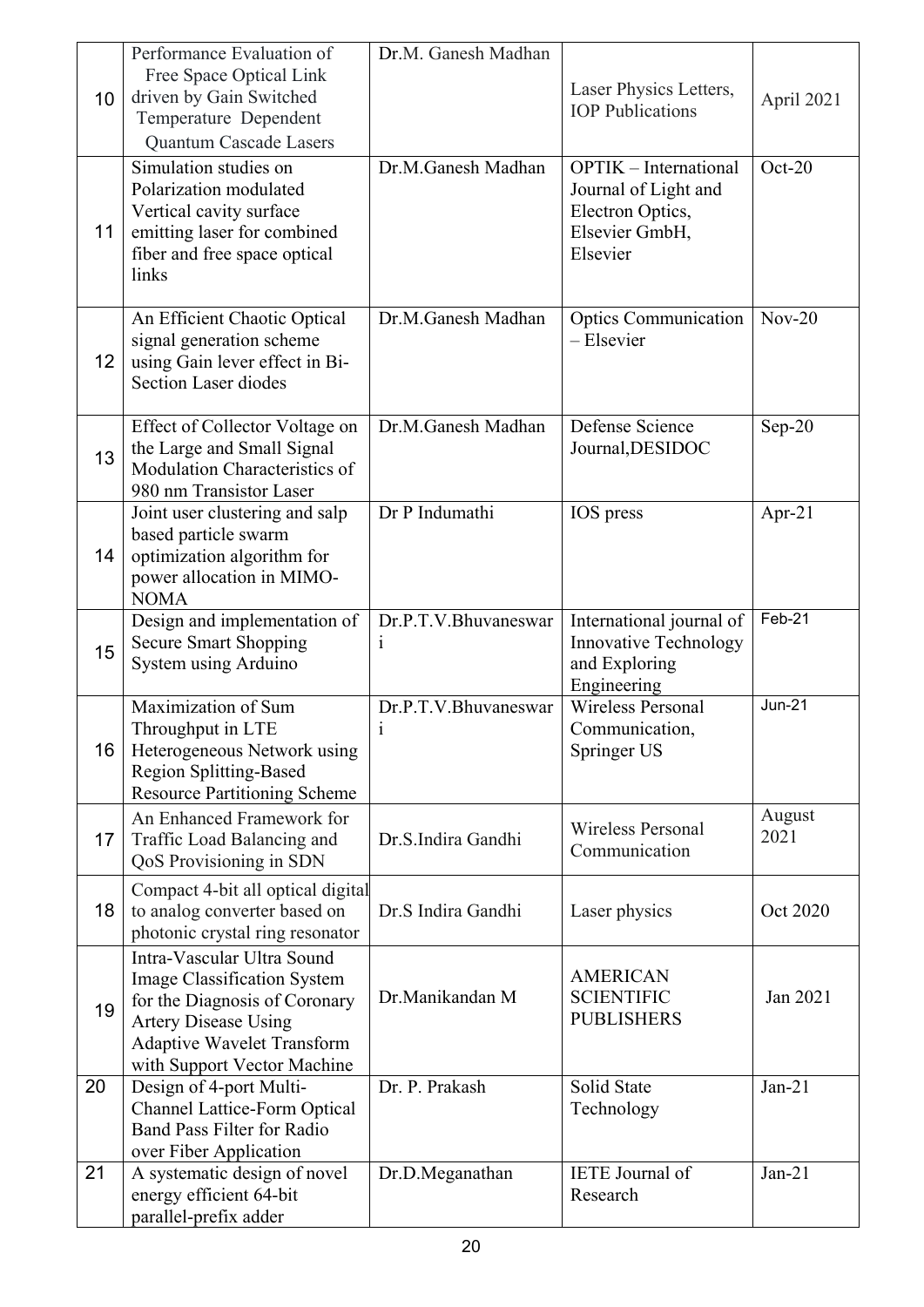| 22 | <b>Combined Metaheuristic</b><br>algorithm and radiomics<br>strategy for the analysis of<br>neuroanatomical structures in<br>Schizophrenia and<br><b>Schizoaffective Disorders</b>                                             | Dr.G.Kavitha               | Innovation and<br>Research in Bio<br>Medical engineering<br>(IRBM), Elsevier                       | $Oct-20$          |
|----|--------------------------------------------------------------------------------------------------------------------------------------------------------------------------------------------------------------------------------|----------------------------|----------------------------------------------------------------------------------------------------|-------------------|
| 23 | "An automated classification<br>of HEp-2 cellular shapes using<br>Bag-of-key point features and<br>Ant Colony Optimization"                                                                                                    | Dr.G.Kavitha               | Biocybernetics and<br>Biomedical<br>Engineering, Elsevier<br>Publications                          | $Mar-21$          |
| 24 | Multicamera Video Stitching<br>For Multiple Human Tracking                                                                                                                                                                     | Dr.S.Vasuhi                | <b>International Journal</b><br>of Computer Vision<br>and Image Processing<br>(IJCVIP), IGI Global | $Jan-21$          |
| 25 | <b>Recognizing Partially</b><br>Occluded License Plate<br>Information on Occurrence<br>of Shadow                                                                                                                               | Dr.S.Vasuhi                | Dynamic Publishers,<br>Inc.                                                                        | April -21         |
| 26 | Fault Identification and<br>Isolation for components of<br>photovoltaic energy storage<br>system based on IEEE21451<br>standard                                                                                                | Dr.S.Vasuhi                | John Wiley & Sons,<br>Ltd                                                                          | April -21         |
| 27 | Multiple Bandwidth FIR Filter<br>Design with Adaptive<br>Algorithms for Hearing Aid<br>Systems                                                                                                                                 | Dr.K.Mariammal             | Indian Journal of Pure<br>& Applied Physics                                                        | August<br>2020    |
| 28 | An Efficient Chaotic Optical<br>signal generation scheme<br>using Gain Lever Effect in bi-<br>section laser diodes                                                                                                             | Dr.Rimmya C                | Elsevier                                                                                           | $Nov-20$          |
| 29 | An efficient chaotic optical<br>signal generation scheme<br>using gain lever effect in bi-<br>section laser diodes", Optics<br>Communications, published<br>by Elsevier. Vol. 475, Issue<br>15, pp. 126202 (2020)              | Dr.S.Piramasubramani<br>an | Elsevier                                                                                           | November<br>2020  |
| 30 | Effect of Franz-Keldysh<br>absorption on the short optical<br>pulse generation in Transistor<br>Laser", Optics<br>Communications, published<br>by Elsevier. Vol. 474, Issue 1,<br>pp. 126087 (2020)                            | Dr.S.Piramasubramani<br>an | Elsevier                                                                                           | November<br>2020  |
| 31 | "Effect of collector voltage on<br>the Large and Small signal<br>modulation characteristics of<br>980 nm Transistor laser",<br>Defence Science Journal,<br>published by DRDO<br>Publications. Vol. 70, Issue 5,<br>pp. 529-533 | Dr.S.Piramasubramani<br>an | <b>DRDO</b>                                                                                        | September<br>2020 |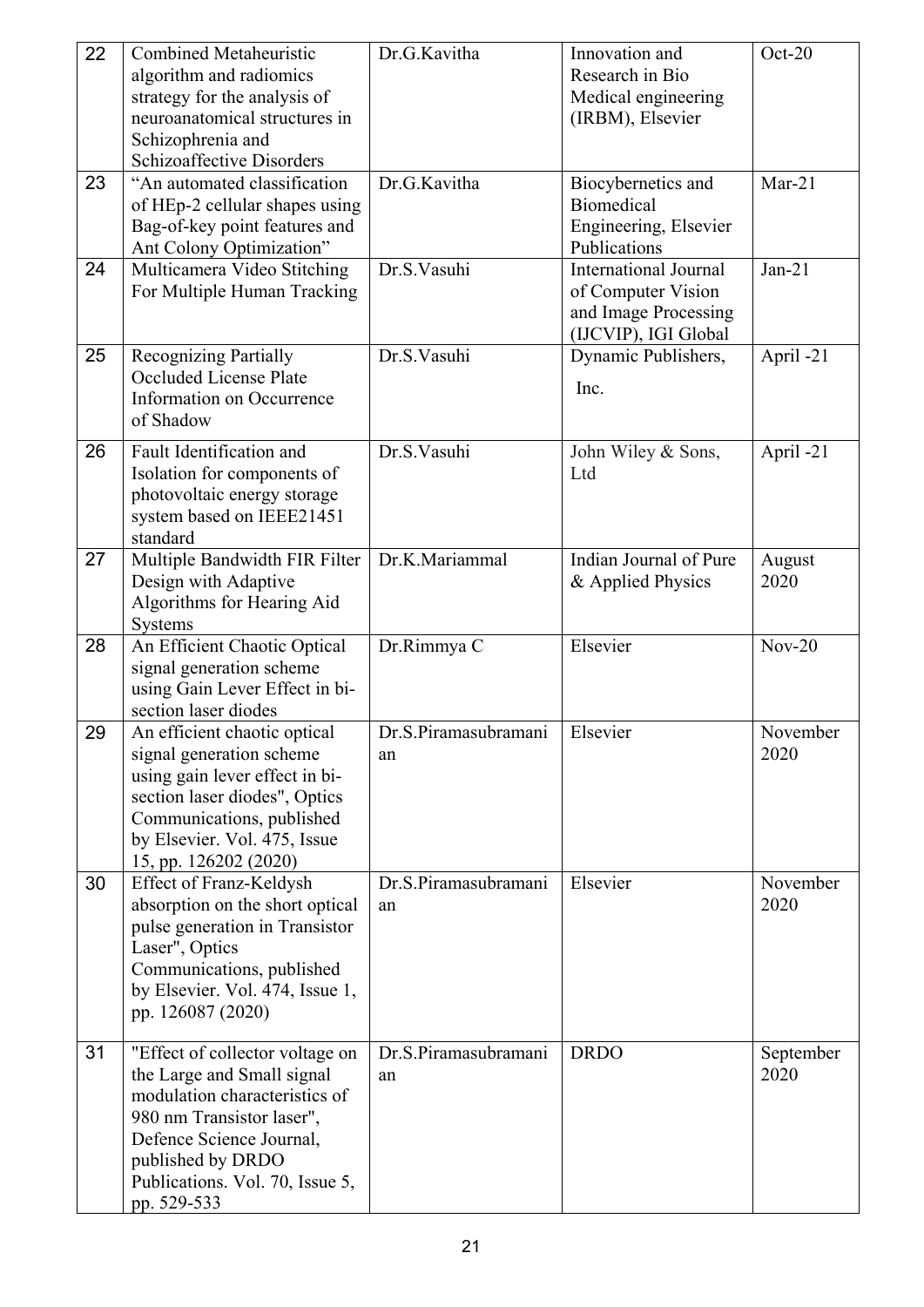| 32 | "Analysis of Distortion            | Dr.S.Piramasubramani  | Elsevier              | April 2021      |
|----|------------------------------------|-----------------------|-----------------------|-----------------|
|    | Reduction in 1.3 $\hat{A}\mu m$    | an                    |                       |                 |
|    | <b>Transistor Laser using</b>      |                       |                       |                 |
|    | <b>Schottky Diode based</b>        |                       |                       |                 |
|    | Predistortion Network", Optik      |                       |                       |                 |
|    | - International Journal for        |                       |                       |                 |
|    | Light and Electron Optics,         |                       |                       |                 |
|    | published by Elsevier . Vol.       |                       |                       |                 |
|    | 231, Issue 1, pp. 166442           |                       |                       |                 |
| 33 | <b>Improved Classification And</b> | Mrs.C.Sridevi         | Solid State           | <b>FEB 2021</b> |
|    | Accurate Identification Of         |                       | Technology            |                 |
|    | Lung Cancer Stages In              |                       |                       |                 |
|    | Computed Tomography                |                       |                       |                 |
|    | <b>Images Using Modified</b>       |                       |                       |                 |
|    | <b>Support Vector Machine</b>      |                       |                       |                 |
|    | Classifier                         |                       |                       |                 |
| 34 | Remote identification and          |                       |                       |                 |
|    | ranking of Sodium in bulk          | Dr. V. Sathiesh Kumar | Journal of Optics and | June 2021       |
|    | liquid under high pressure         |                       | Laser Technology      |                 |
|    | condition                          |                       |                       |                 |

11) a. Books written by Faculty members during the period from **01.07.2020 to 30.06.2021**

| SI. | Name of the                                                             | Name of the    | Name of the            | Month &  |
|-----|-------------------------------------------------------------------------|----------------|------------------------|----------|
| No. | <b>Books written</b>                                                    | <b>Faculty</b> | <b>Publisher</b>       | Year     |
|     | Traffic congestion detection and<br>management using Vanet and CR-Vanet | Dr P Indumathi | <b>Scholars' Press</b> | $Dec-20$ |

## b. Book Chapters written by Faculty members during the period from **01.07.2020 to 30.06.2021**

| SI.<br>No.     | Name of the<br><b>Book Chapter written</b><br>(with Page No.)      | <b>Name of the Faculty</b> | Name of the<br><b>Publisher</b> | Month &<br>Year |
|----------------|--------------------------------------------------------------------|----------------------------|---------------------------------|-----------------|
| 1              | An Optimized FPGA                                                  | Dr.K.Mariammal             | IGI Global                      | June 2021       |
|                | Architecture for Sleep Level<br><b>Categorization Using Fuzzed</b> |                            |                                 |                 |
|                | <b>Utilized Machine Learning</b>                                   |                            |                                 |                 |
|                | Approach 214-224                                                   |                            |                                 |                 |
| $\overline{2}$ | Integrated power and subcarrier                                    | Dr P Indumathi             | Research India                  | November        |
|                | assignment by cooperative                                          |                            | Publication                     | 2020            |
|                | communications in LTE-A                                            |                            |                                 |                 |
|                | networks (pp $123-135$ )                                           |                            |                                 |                 |
| 3              | Algorithms for Intelligent                                         | Dr. P. Prakash             | Springer                        | March           |
|                | Systems - (Pages 527-534)                                          |                            |                                 | 2021            |
| $\overline{4}$ | Condition Monitoring of                                            | Dr. V. Sathiesh Kumar      | Nova Science                    | December        |
|                | <b>Industrial Insulation Materials</b>                             |                            | Publishers                      | 2020            |
|                | Using LIBS Technique                                               |                            |                                 |                 |
|                | (Chapter 2)                                                        |                            |                                 |                 |